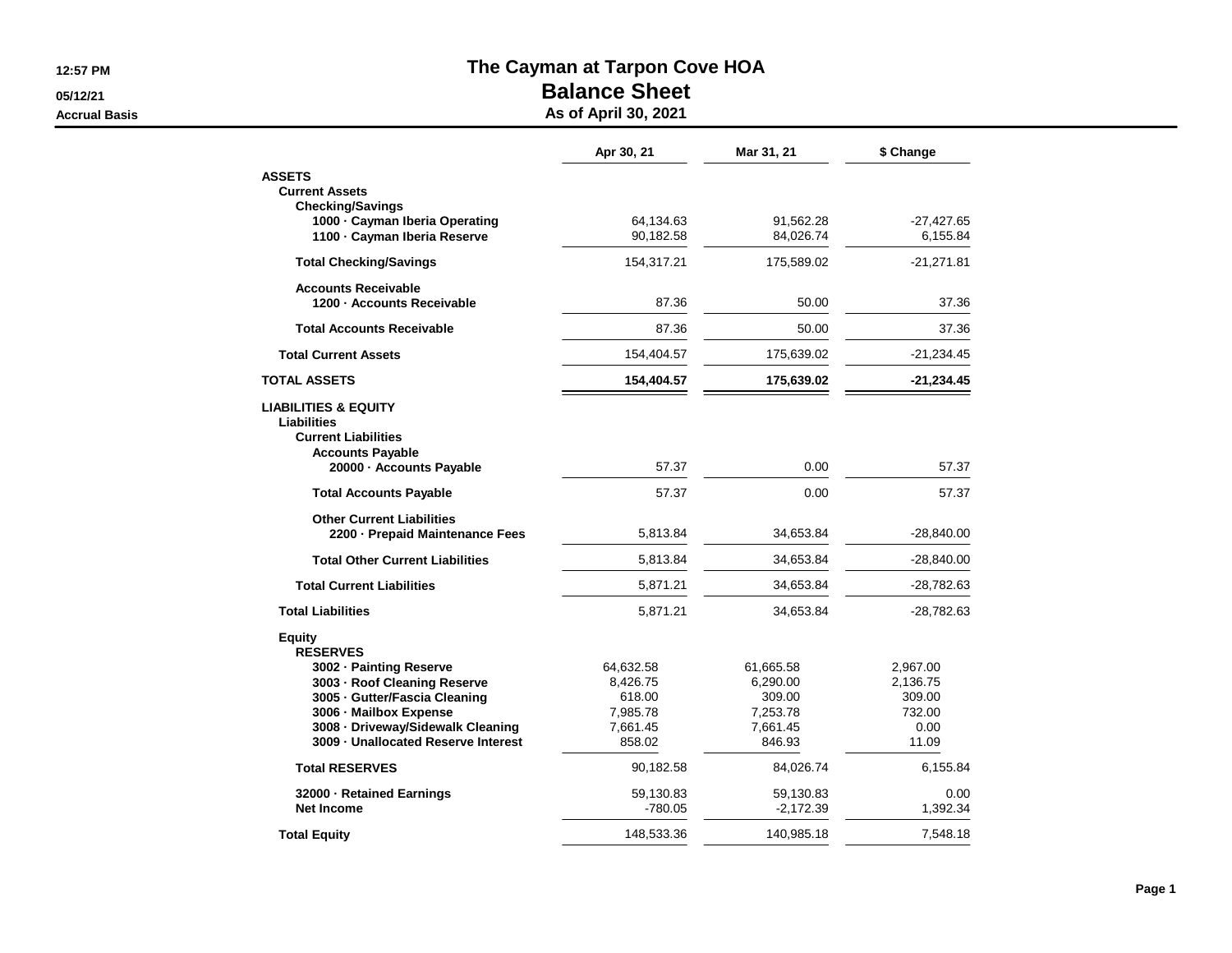| 12:57 PM<br>05/12/21 |                                       | The Cayman at Tarpon Cove HOA<br><b>Balance Sheet</b> |            |            |  |
|----------------------|---------------------------------------|-------------------------------------------------------|------------|------------|--|
| <b>Accrual Basis</b> |                                       | As of April 30, 2021<br>Apr 30, 21                    | Mar 31, 21 | \$ Change  |  |
|                      | <b>TOTAL LIABILITIES &amp; EQUITY</b> | 154,404.57                                            | 175.639.02 | -21,234.45 |  |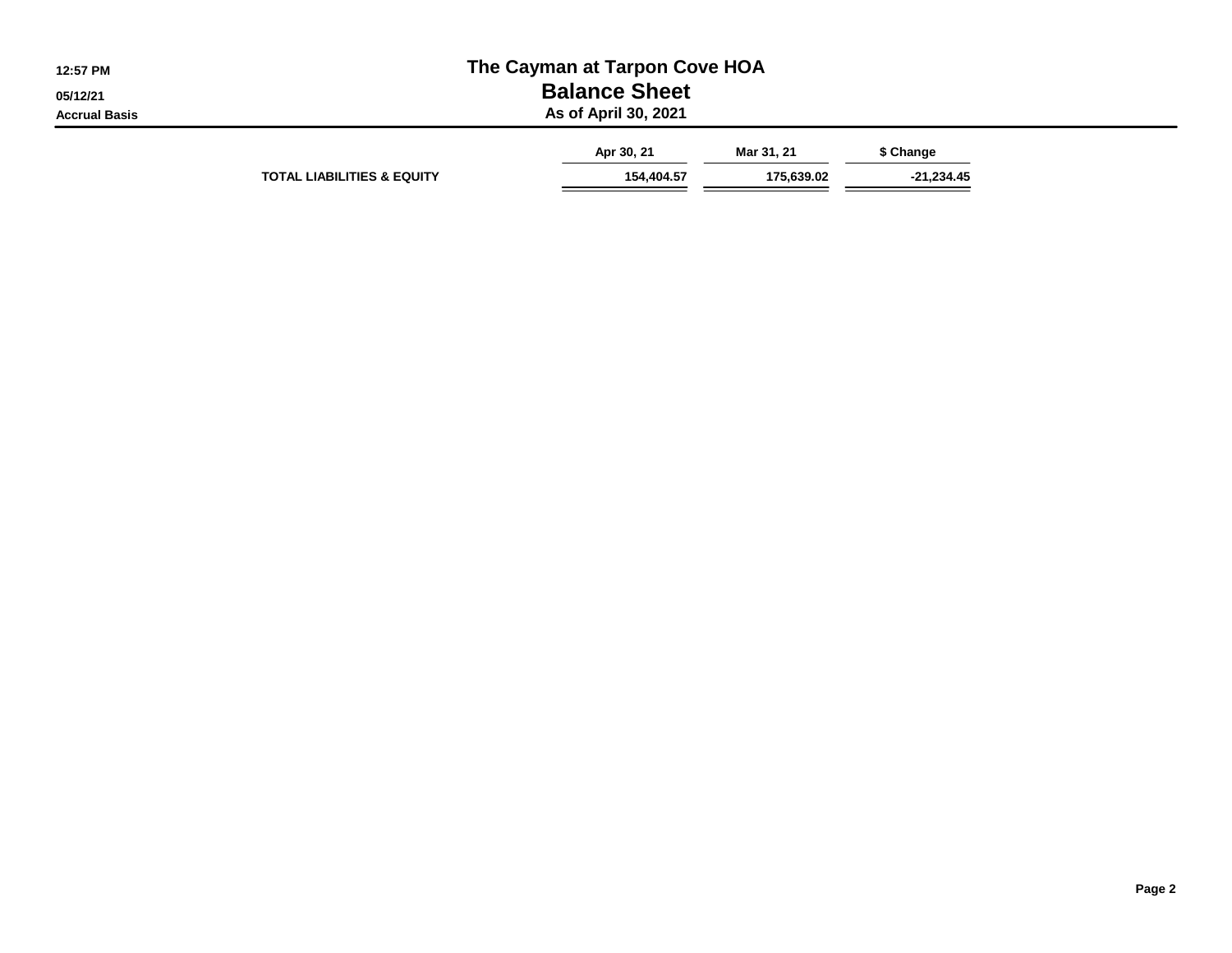**05/12/21**

**Accrual Basis**

## **The Cayman at Tarpon Cove HOA**

**Reserve Detail Report**

**As of April 30, 2021**

| <b>Type</b>                               | Date       | <b>Num</b> | <b>Name</b> | <b>Memo</b> | Cir | <b>Split</b>    | <b>Debit</b> | <b>Credit</b> | <b>Balance</b> |
|-------------------------------------------|------------|------------|-------------|-------------|-----|-----------------|--------------|---------------|----------------|
| <b>RESERVES</b>                           |            |            |             |             |     |                 |              |               | 77,850.36      |
| 3002 - Painting Reserve                   |            |            |             |             |     |                 |              |               | 58,698.58      |
| General Journal                           | 01/15/2021 | 39         |             |             |     | 9005 · Transfer |              | 2,967.00      | 61,665.58      |
| General Journal                           | 04/30/2021 | 39         |             |             |     | 9005 · Transfer |              | 2,967.00      | 64,632.58      |
| Total 3002 · Painting Reserve             |            |            |             |             |     |                 | 0.00         | 5,934.00      | 64,632.58      |
| 3003 - Roof Cleaning Reserve              |            |            |             |             |     |                 |              |               | 4,153.25       |
| General Journal                           | 01/15/2021 | 39         |             |             |     | 9005 · Transfer |              | 2.136.75      | 6,290.00       |
| General Journal                           | 04/30/2021 | 39         |             |             |     | 9005 · Transfer |              | 2,136.75      | 8,426.75       |
| Total 3003 · Roof Cleaning Reserve        |            |            |             |             |     |                 | 0.00         | 4,273.50      | 8,426.75       |
| 3005 - Gutter/Fascia Cleaning             |            |            |             |             |     |                 |              |               | 0.00           |
| General Journal                           | 01/15/2021 | 39         |             |             |     | 9005 · Transfer |              | 309.00        | 309.00         |
| General Journal                           | 04/30/2021 | 39         |             |             |     | 9005 · Transfer |              | 309.00        | 618.00         |
| Total 3005 · Gutter/Fascia Cleaning       |            |            |             |             |     |                 | 0.00         | 618.00        | 618.00         |
| 3006 - Mailbox Expense                    |            |            |             |             |     |                 |              |               | 6,521.78       |
| General Journal                           | 01/15/2021 | 39         |             |             |     | 9005 · Transfer |              | 732.00        | 7,253.78       |
| General Journal                           | 04/30/2021 | 39         |             |             |     | 9005 · Transfer |              | 732.00        | 7,985.78       |
| Total 3006 · Mailbox Expense              |            |            |             |             |     |                 | 0.00         | 1,464.00      | 7,985.78       |
| 3008 - Driveway/Sidewalk Cleaning         |            |            |             |             |     |                 |              |               | 7,661.45       |
| Total 3008 · Driveway/Sidewalk Cleaning   |            |            |             |             |     |                 |              |               | 7,661.45       |
| 3009 - Unallocated Reserve Interest       |            |            |             |             |     |                 |              |               | 815.30         |
| Deposit                                   | 01/31/2021 |            |             | Interest    |     | 1100 · Cayman   |              | 11.26         | 826.56         |
| Deposit                                   | 02/28/2021 |            |             | Interest    |     | 1100 · Cayman   |              | 9.67          | 836.23         |
| Deposit                                   | 03/31/2021 |            |             | Interest    |     | 1100 · Cayman   |              | 10.70         | 846.93         |
| Deposit                                   | 04/30/2021 |            |             | Interest    |     | 1100 · Cayman   |              | 11.09         | 858.02         |
| Total 3009 · Unallocated Reserve Interest |            |            |             |             |     |                 | 0.00         | 42.72         | 858.02         |
| <b>Total RESERVES</b>                     |            |            |             |             |     |                 | 0.00         | 12,332.22     | 90,182.58      |
| <b>TOTAL</b>                              |            |            |             |             |     |                 | 0.00         | 12,332.22     | 90,182.58      |
|                                           |            |            |             |             |     |                 |              |               |                |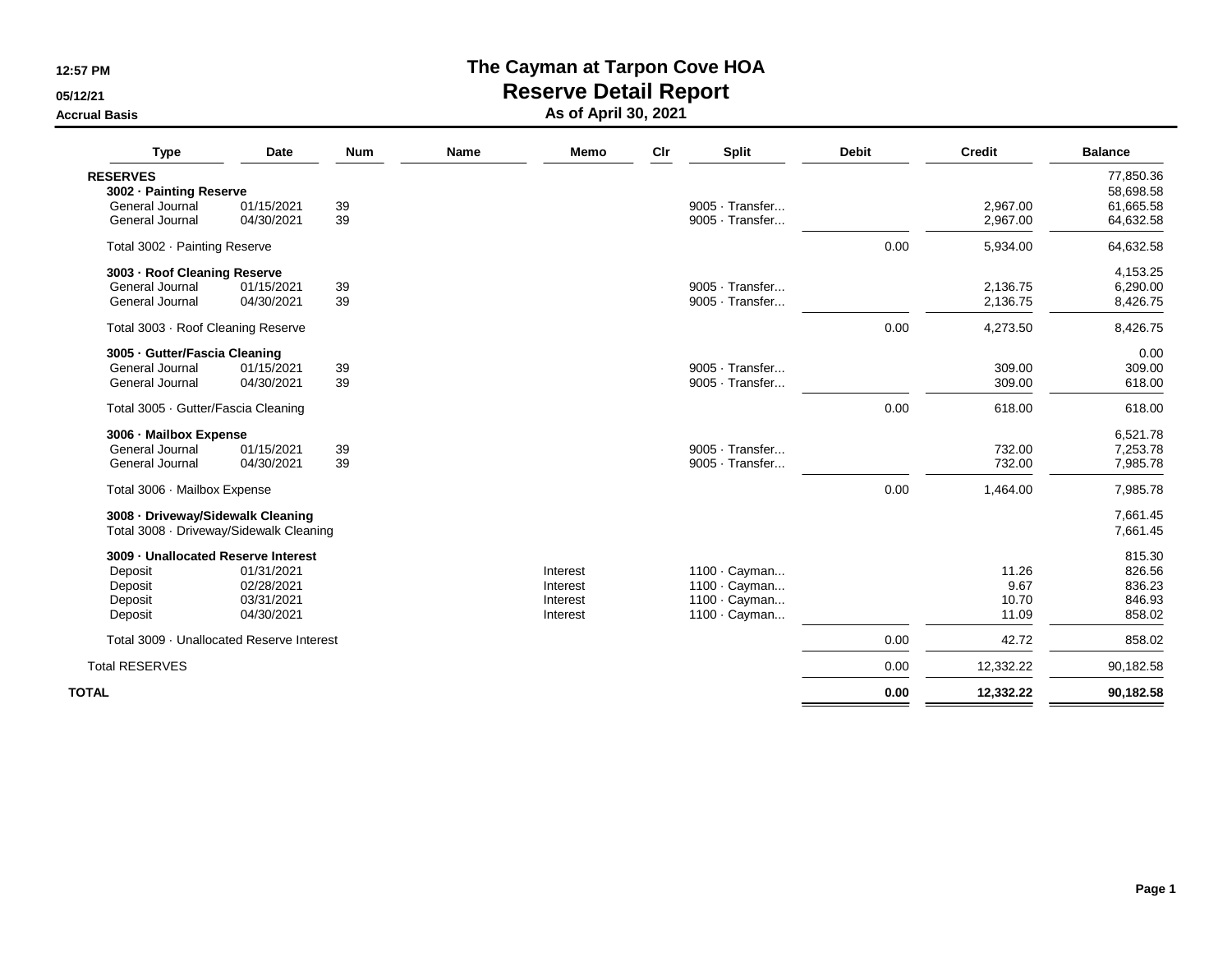**05/12/21Accrual Basis**

## **The Cayman at Tarpon Cove HOA Profit & Loss Budget Performance**

**April 2021**

|                                                                                                                                                                                                                                         | Apr 21                                                           | <b>Budget</b>                                                     | \$ Over Budget                                                        | Jan - Apr 21                                                         | <b>YTD Budget</b>                                                  | \$ Over Budget                                                          | <b>Annual Budget</b>                                                |
|-----------------------------------------------------------------------------------------------------------------------------------------------------------------------------------------------------------------------------------------|------------------------------------------------------------------|-------------------------------------------------------------------|-----------------------------------------------------------------------|----------------------------------------------------------------------|--------------------------------------------------------------------|-------------------------------------------------------------------------|---------------------------------------------------------------------|
| <b>Ordinary Income/Expense</b><br>Income                                                                                                                                                                                                |                                                                  |                                                                   |                                                                       |                                                                      |                                                                    |                                                                         |                                                                     |
| <b>INCOME</b><br>4000 · Maintenance/Reserve Fees<br>4050 · Master Association Fees<br>4060 · Working Capital Fees<br>4075 - Rental Application Fees<br>4080 · Sales Application Fees<br>4081 - Use of Surplus Funds<br>4099 - Late Fees | 7,510.75<br>49,345.25<br>145.00<br>0.00<br>0.00<br>0.00<br>74.72 | 7,520.50<br>49,345.25<br>0.00<br>0.00<br>0.00<br>1,242.00<br>0.00 | $-9.75$<br>0.00<br>145.00<br>0.00<br>0.00<br>$-1.242.00$<br>74.72     | 15,021.50<br>98,690.50<br>145.00<br>200.00<br>0.00<br>0.00<br>373.51 | 15,041.00<br>98,690.50<br>0.00<br>0.00<br>0.00<br>2,484.00<br>0.00 | $-19.50$<br>0.00<br>145.00<br>200.00<br>0.00<br>$-2,484.00$<br>373.51   | 30,082.00<br>197,381.00<br>0.00<br>0.00<br>0.00<br>4,968.00<br>0.00 |
| <b>Total INCOME</b>                                                                                                                                                                                                                     | 57.075.72                                                        | 58,107.75                                                         | $-1,032.03$                                                           | 114,430.51                                                           | 116,215.50                                                         | $-1,784.99$                                                             | 232,431.00                                                          |
| <b>Total Income</b>                                                                                                                                                                                                                     | 57,075.72                                                        | 58,107.75                                                         | $-1,032.03$                                                           | 114,430.51                                                           | 116,215.50                                                         | $-1,784.99$                                                             | 232,431.00                                                          |
| <b>Gross Profit</b>                                                                                                                                                                                                                     | 57,075.72                                                        | 58,107.75                                                         | $-1,032.03$                                                           | 114,430.51                                                           | 116,215.50                                                         | $-1,784.99$                                                             | 232,431.00                                                          |
| <b>Expense</b><br><b>ADMINISTRATIVE</b><br>$6005 - Legal$<br>6007 · Division Filing Fees<br>6009 - Auditing/Accounting Fees<br>6011 - Office Expense<br>6013 - Website Expense<br>6015 · Insurance                                      | 0.00<br>0.00<br>0.00<br>65.88<br>0.00<br>0.00                    | 66.67<br>61.00<br>260.00<br>100.00<br>45.83<br>91.67              | $-66.67$<br>$-61.00$<br>$-260.00$<br>$-34.12$<br>$-45.83$<br>$-91.67$ | 0.00<br>0.00<br>250.00<br>113.06<br>150.00<br>0.00                   | 266.64<br>61.00<br>260.00<br>400.00<br>183.36<br>366.64            | $-266.64$<br>$-61.00$<br>$-10.00$<br>$-286.94$<br>$-33.36$<br>$-366.64$ | 800.00<br>61.00<br>260.00<br>1,200.00<br>550.00<br>1,100.00         |
| <b>Total ADMINISTRATIVE</b>                                                                                                                                                                                                             | 65.88                                                            | 625.17                                                            | $-559.29$                                                             | 513.06                                                               | 1.537.64                                                           | $-1.024.58$                                                             | 3.971.00                                                            |
| <b>MAINTENANCE</b><br>6201 · General Maintenance<br>6204 - Termite Warranty                                                                                                                                                             | 127.50<br>0.00                                                   | 250.00<br>0.00                                                    | $-122.50$<br>0.00                                                     | 217.50<br>3,500.00                                                   | 1,000.00<br>3,500.00                                               | $-782.50$<br>0.00                                                       | 3,000.00<br>3,500.00                                                |
| <b>Total MAINTENANCE</b>                                                                                                                                                                                                                | 127.50                                                           | 250.00                                                            | $-122.50$                                                             | 3,717.50                                                             | 4,500.00                                                           | $-782.50$                                                               | 6,500.00                                                            |
| <b>Total Expense</b>                                                                                                                                                                                                                    | 193.38                                                           | 875.17                                                            | $-681.79$                                                             | 4,230.56                                                             | 6,037.64                                                           | $-1,807.08$                                                             | 10,471.00                                                           |
| <b>Net Ordinary Income</b>                                                                                                                                                                                                              | 56,882.34                                                        | 57,232.58                                                         | $-350.24$                                                             | 110,199.95                                                           | 110,177.86                                                         | 22.09                                                                   | 221.960.00                                                          |
| Other Income/Expense<br><b>Other Expense</b><br><b>TRANSFER EXPENSES</b>                                                                                                                                                                |                                                                  |                                                                   |                                                                       |                                                                      |                                                                    |                                                                         |                                                                     |
| 9001 - Master Association<br>9005 - Transfer to Reserve                                                                                                                                                                                 | 49,345.25<br>6,144.75                                            | 49,345.25<br>6,144.75                                             | 0.00<br>0.00                                                          | 98,690.50<br>12,289.50                                               | 98,690.50<br>12,289.50                                             | 0.00<br>0.00                                                            | 197,381.00<br>24,579.00                                             |
| <b>Total TRANSFER EXPENSES</b>                                                                                                                                                                                                          | 55,490.00                                                        | 55,490.00                                                         | 0.00                                                                  | 110,980.00                                                           | 110,980.00                                                         | 0.00                                                                    | 221,960.00                                                          |
| <b>Total Other Expense</b>                                                                                                                                                                                                              | 55,490.00                                                        | 55,490.00                                                         | 0.00                                                                  | 110,980.00                                                           | 110,980.00                                                         | 0.00                                                                    | 221,960.00                                                          |
| <b>Net Other Income</b>                                                                                                                                                                                                                 | $-55,490.00$                                                     | $-55,490.00$                                                      | 0.00                                                                  | $-110,980.00$                                                        | $-110,980.00$                                                      | 0.00                                                                    | $-221,960.00$                                                       |
| Net Income                                                                                                                                                                                                                              | 1,392.34                                                         | 1,742.58                                                          | $-350.24$                                                             | $-780.05$                                                            | $-802.14$                                                          | 22.09                                                                   | 0.00                                                                |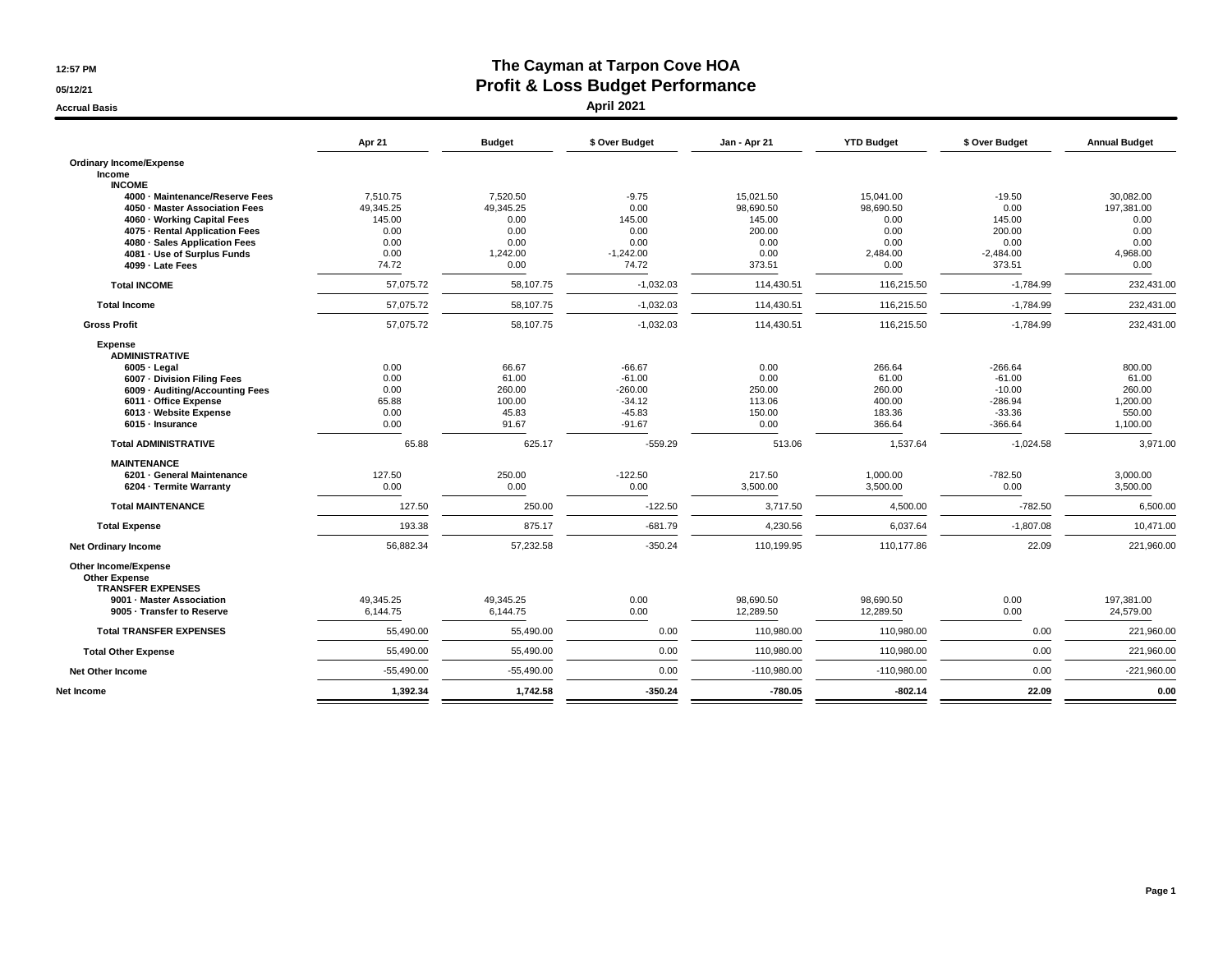### **The Cayman at Tarpon Cove HOA Customer Balance SummaryAs of April 30, 2021**

|                                | Apr 30, 21  |
|--------------------------------|-------------|
| <b>Prepaid Fees Adjustment</b> | 3,558.15    |
| 695CC                          | 50.00       |
| 701MP                          | 37.36       |
| 674CC                          | $-0.79$     |
| 696MP                          | $-37.36$    |
| 657MP                          | $-224.00$   |
| 670CC                          | $-1,648.00$ |
| 758MP                          | $-1,648.00$ |
| <b>TOTAL</b>                   | 87.36       |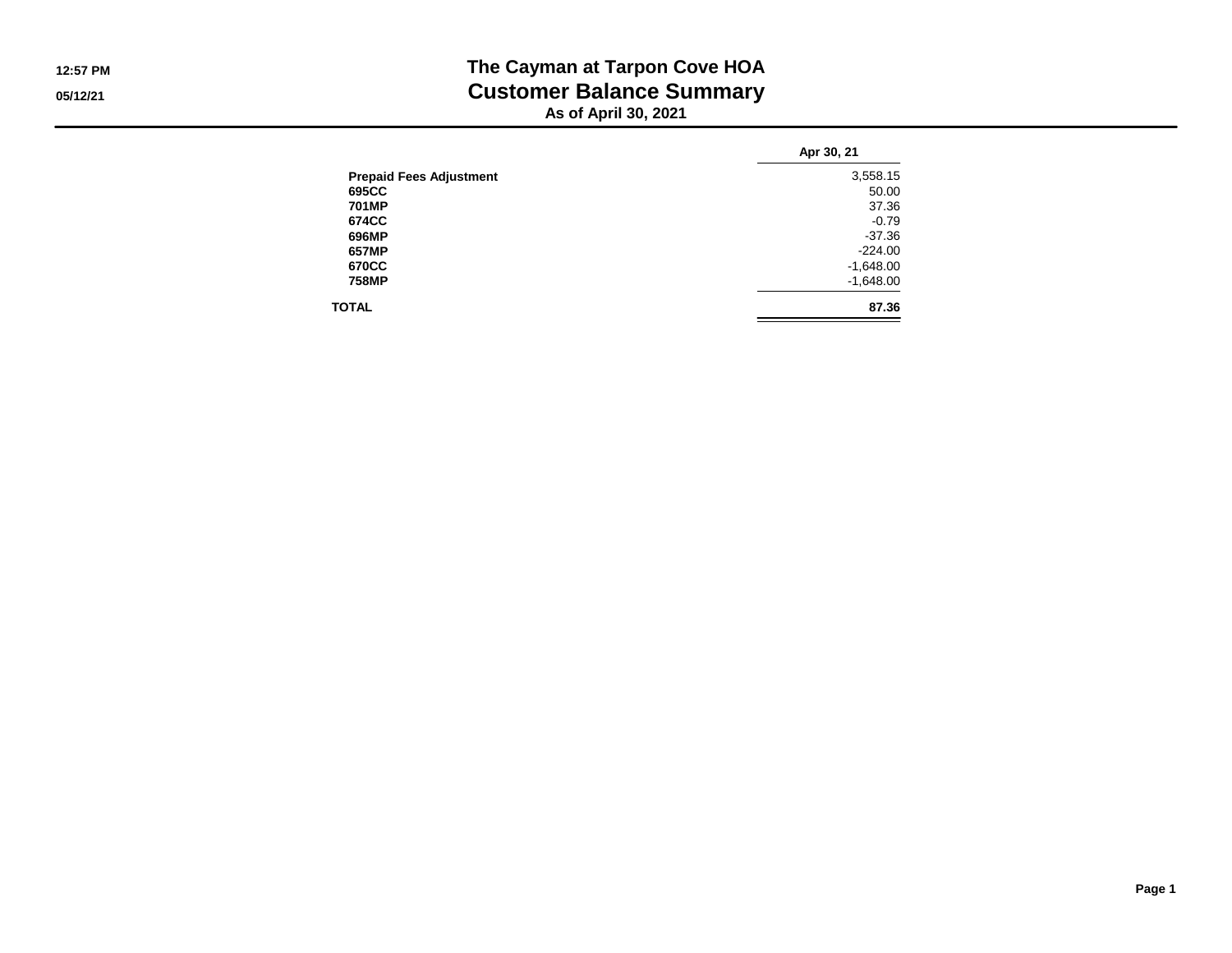# **The Cayman at Tarpon Cove HOA Check Detail**

**05/12/21**

#### **April 2021**

| <b>Type</b>           | <b>Num</b> | Date       | Name                                    | Memo                           | <b>Account</b>            | <b>Paid Amount</b> | <b>Original Amount</b> |  |
|-----------------------|------------|------------|-----------------------------------------|--------------------------------|---------------------------|--------------------|------------------------|--|
| <b>Check</b>          |            | 04/02/2021 | Cayman HOA                              | TRANSFER TO DDA ACCT NO.<br>30 | 1000 · Cayman Iberia O    |                    | $-6,144.75$            |  |
|                       |            |            |                                         | TRANSFER TO DDA ACCT NO.<br>30 | 1100 · Cayman Iberia R    | $-6,144.75$        | 6,144.75               |  |
| <b>TOTAL</b>          |            |            |                                         |                                |                           | $-6,144.75$        | 6,144.75               |  |
| Check                 | eft        | 04/01/2021 | Tarpon Cove Community Association, Inc. | Memo:TRANSFER TO DDA ACCT NO   | 1000 · Cayman Iberia O    |                    | $-49,345.25$           |  |
|                       |            |            |                                         | Memo: TRANSFER TO DDA ACCT NO. | 9001 · Master Association | -49,345.25         | 49,345.25              |  |
| <b>TOTAL</b>          |            |            |                                         |                                |                           | $-49,345.25$       | 49,345.25              |  |
| <b>Bill Pmt-Check</b> | 1076       | 04/19/2021 | Andrea Lloha Handyman Service           |                                | 1000 · Cayman Iberia O    |                    | $-127.50$              |  |
| Bill                  | AL167      | 04/13/2021 |                                         | mailbox 754 MSP                | 6201 · General Maintena   | $-127.50$          | 127.50                 |  |
| <b>TOTAL</b>          |            |            |                                         |                                |                           | $-127.50$          | 127.50                 |  |
| <b>Bill Pmt-Check</b> | 1077       | 04/19/2021 | <b>KPG Accounting Services, Inc.</b>    | Memo:CHECK 1077                | 1000 · Cayman Iberia O    |                    | $-8.51$                |  |
| Bill                  | 31135      | 04/01/2021 |                                         | office supplies - March        | 6011 · Office Expense     | $-8.51$            | 8.51                   |  |
| <b>TOTAL</b>          |            |            |                                         |                                |                           | $-8.51$            | 8.51                   |  |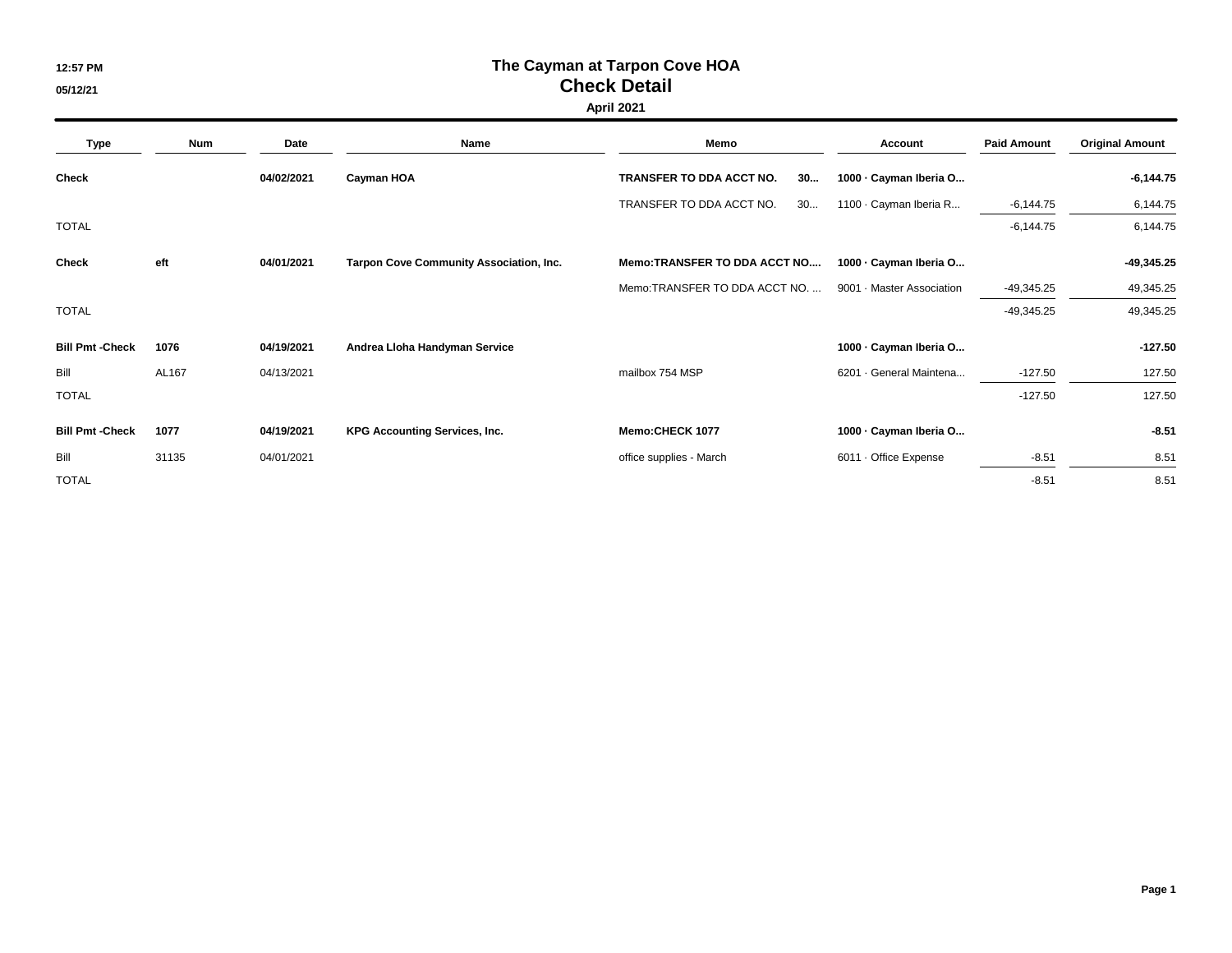#### **05/12/21**

**Accrual Basis**

## **The Cayman at Tarpon Cove HOAGeneral Ledger**

#### **As of April 30, 2021**

| <b>Type</b>                          | Date       | Num  | Name                                    | Memo                               | Split                  | Amount       | <b>Balance</b> |
|--------------------------------------|------------|------|-----------------------------------------|------------------------------------|------------------------|--------------|----------------|
| 1000 · Cayman Iberia Operating       |            |      |                                         |                                    |                        |              | 91,562.28      |
| Check                                | 04/01/2021 | eft  | Tarpon Cove Community Association, Inc. | Memo:TRANSFER TO DDA ACCT NO.      | 9001 · Master Associat | $-49,345.25$ | 42,217.03      |
| Check                                | 04/02/2021 |      | Cayman HOA                              | TRANSFER TO DDA ACCT NO.<br>30010  | 1100 · Cayman Iberia   | $-6, 144.75$ | 36,072.28      |
| Deposit                              | 04/05/2021 |      |                                         | Deposit Payee:LOCKBOX DEPOSIT      | -SPLIT-                | 1,648.00     | 37,720.28      |
| Deposit                              | 04/06/2021 |      |                                         | Deposit Payee: TRANSFER PROPAY PPD | 12000 · Undeposited F  | 824.00       | 38,544.28      |
| Deposit                              | 04/06/2021 |      |                                         | Deposit Payee: TRANSFER PROPAY PPD | -SPLIT-                | 19,776.00    | 58,320.28      |
| Deposit                              | 04/06/2021 |      |                                         | Deposit Payee:LOCKBOX DEPOSIT      | 12000 · Undeposited F  | 824.00       | 59,144.28      |
| Deposit                              | 04/06/2021 |      |                                         | Deposit Payee: TRANSFER PROPAY PPD | 12000 · Undeposited F  | 824.00       | 59.968.28      |
| Deposit                              | 04/08/2021 |      |                                         | Deposit Payee:LOCKBOX DEPOSIT      | -SPLIT-                | 1,648.00     | 61,616.28      |
| <b>Bill Pmt - Check</b>              | 04/19/2021 | 1076 | Andrea Lloha Handyman Service           |                                    | 20000 · Accounts Pay   | $-127.50$    | 61,488.78      |
| <b>Bill Pmt - Check</b>              | 04/19/2021 | 1077 | KPG Accounting Services, Inc.           | Memo:CHECK 1077                    | 20000 · Accounts Pay   | $-8.51$      | 61,480.27      |
| Deposit                              | 04/22/2021 |      |                                         | Deposit Payee:LOCKBOX DEPOSIT      | 12000 · Undeposited F  | 824.00       | 62,304.27      |
| Deposit                              | 04/22/2021 |      |                                         | Deposit Payee: TRANSFER PROPAY PPD | 12000 · Undeposited F  | 824.00       | 63,128.27      |
| Deposit                              | 04/26/2021 |      |                                         | Deposit Payee:LOCKBOX DEPOSIT      | 12000 · Undeposited F  | 861.36       | 63,989.63      |
| Deposit                              | 04/29/2021 |      |                                         | Deposit Payee:LOCKBOX DEPOSIT      | 12000 · Undeposited F  | 145.00       | 64,134.63      |
|                                      |            |      |                                         |                                    |                        |              | 64,134.63      |
| Total 1000 · Cayman Iberia Operating |            |      |                                         |                                    |                        | $-27,427.65$ |                |
| 1100 - Cayman Iberia Reserve         |            |      |                                         |                                    |                        |              | 84,026.74      |
| Check                                | 04/02/2021 |      | Cayman HOA                              | TRANSFER TO DDA ACCT NO.<br>30010  | 1000 · Cayman Iberia   | 6,144.75     | 90,171.49      |
| Deposit                              | 04/30/2021 |      |                                         | Interest                           | 3009 · Unallocated Re  | 11.09        | 90,182.58      |
| Total 1100 · Cayman Iberia Reserve   |            |      |                                         |                                    |                        | 6,155.84     | 90,182.58      |
| 1200 - Accounts Receivable           |            |      |                                         |                                    |                        |              | 50.00          |
| Invoice                              | 04/01/2021 | 884  | 678CC                                   |                                    | 2205 · Deferred Mainte | 824.00       | 874.00         |
| Invoice                              | 04/01/2021 | 885  | 674CC                                   |                                    | 2205 · Deferred Mainte | 824.00       | 1,698.00       |
| Invoice                              | 04/01/2021 | 886  | 693MP                                   |                                    | 2205 · Deferred Mainte | 824.00       | 2,522.00       |
| Invoice                              | 04/01/2021 | 887  | 749MP                                   |                                    | 2205 · Deferred Mainte | 824.00       | 3,346.00       |
| Invoice                              | 04/01/2021 | 888  | 729MP                                   |                                    | 2205 · Deferred Mainte | 824.00       | 4,170.00       |
| Invoice                              | 04/01/2021 | 889  | 762MP                                   |                                    | 2205 · Deferred Mainte | 824.00       | 4,994.00       |
| Invoice                              | 04/01/2021 | 890  | 707CC                                   |                                    | 2205 · Deferred Mainte | 824.00       | 5,818.00       |
| Invoice                              | 04/01/2021 | 891  | 757MP                                   |                                    | 2205 · Deferred Mainte | 824.00       | 6,642.00       |
| Invoice                              | 04/01/2021 | 892  | 745MP                                   |                                    | 2205 · Deferred Mainte | 824.00       | 7,466.00       |
| Invoice                              | 04/01/2021 | 893  | 773MP                                   |                                    | 2205 · Deferred Mainte | 824.00       | 8,290.00       |
| Invoice                              | 04/01/2021 | 894  | 685MP                                   |                                    | 2205 · Deferred Mainte | 824.00       | 9,114.00       |
| Invoice                              | 04/01/2021 | 895  | 706MP                                   |                                    | 2205 · Deferred Mainte | 824.00       | 9,938.00       |
| Invoice                              | 04/01/2021 | 896  | 661MP                                   |                                    | 2205 · Deferred Mainte | 824.00       | 10.762.00      |
| Invoice                              | 04/01/2021 | 897  | 742MP                                   |                                    | 2205 · Deferred Mainte | 824.00       | 11,586.00      |
| Invoice                              | 04/01/2021 | 898  | 665MP                                   |                                    | 2205 · Deferred Mainte | 824.00       | 12.410.00      |
| Invoice                              | 04/01/2021 | 899  | 741MP                                   |                                    | 2205 · Deferred Mainte | 824.00       | 13,234.00      |
| Invoice                              | 04/01/2021 | 900  | 670CC                                   |                                    | 2205 · Deferred Mainte | 824.00       | 14,058.00      |
| Invoice                              | 04/01/2021 | 901  | 643MP                                   |                                    | 2205 · Deferred Mainte | 824.00       | 14,882.00      |
| Invoice                              | 04/01/2021 | 902  | 705MP                                   |                                    | 2205 Deferred Mainte   | 824.00       | 15,706.00      |
| Invoice                              | 04/01/2021 | 903  | 703CC                                   |                                    | 2205 Deferred Mainte   | 824.00       | 16,530.00      |
| Invoice                              | 04/01/2021 | 904  | 697MP                                   |                                    | 2205 · Deferred Mainte | 824.00       | 17,354.00      |
| Invoice                              | 04/01/2021 | 905  | 664MP                                   |                                    | 2205 · Deferred Mainte | 824.00       | 18,178.00      |
| Invoice                              | 04/01/2021 | 906  | 696MP                                   |                                    | 2205 · Deferred Mainte | 824.00       | 19,002.00      |
| Invoice                              | 04/01/2021 | 907  | 713MP                                   |                                    | 2205 · Deferred Mainte | 824.00       | 19,826.00      |
| Invoice                              | 04/01/2021 | 908  | 689MP                                   |                                    | 2205 · Deferred Mainte | 824.00       | 20,650.00      |
| Invoice                              | 04/01/2021 | 909  | 660MP                                   |                                    | 2205 · Deferred Mainte | 824.00       | 21,474.00      |
| Invoice                              | 04/01/2021 | 910  | 734MP                                   |                                    | 2205 · Deferred Mainte | 824.00       | 22,298.00      |
| Invoice                              | 04/01/2021 | 911  | 691CC                                   |                                    | 2205 · Deferred Mainte | 824.00       | 23,122.00      |
| Invoice                              | 04/01/2021 | 912  | 746MP                                   |                                    | 2205 · Deferred Mainte | 824.00       | 23,946.00      |
| Invoice                              | 04/01/2021 | 913  | 648MP                                   |                                    | 2205 · Deferred Mainte | 824.00       | 24,770.00      |
| Invoice                              | 04/01/2021 | 914  | 652MP                                   |                                    | 2205 Deferred Mainte   | 824.00       | 25,594.00      |
| Invoice                              | 04/01/2021 | 915  | 765MP                                   |                                    | 2205 · Deferred Mainte | 824.00       | 26,418.00      |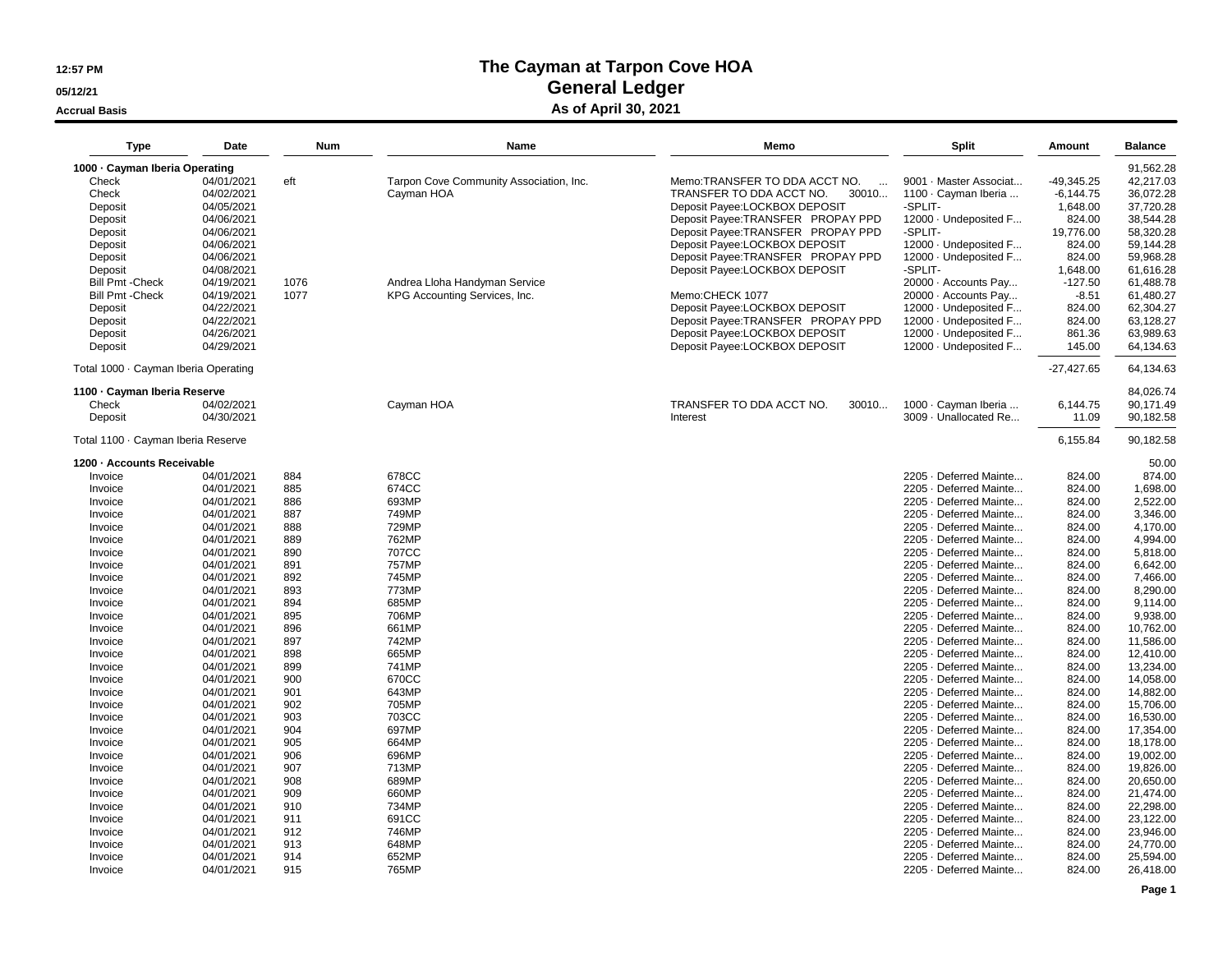**05/12/21**

**Accrual Basis**

| <b>Type</b>     | Date       | <b>Num</b> | Name                    | Memo                 | Split                  | Amount       | <b>Balance</b> |
|-----------------|------------|------------|-------------------------|----------------------|------------------------|--------------|----------------|
| Invoice         | 04/01/2021 | 916        | 676MP                   |                      | 2205 · Deferred Mainte | 824.00       | 27,242.00      |
| Invoice         | 04/01/2021 | 917        | 644MP                   |                      | 2205 · Deferred Mainte | 824.00       | 28,066.00      |
| Invoice         | 04/01/2021 | 918        | 738MP                   |                      | 2205 · Deferred Mainte | 824.00       | 28,890.00      |
| Invoice         | 04/01/2021 | 919        | 725MP                   |                      | 2205 · Deferred Mainte | 824.00       | 29,714.00      |
| Invoice         | 04/01/2021 | 920        | 709MP                   |                      | 2205 · Deferred Mainte | 824.00       | 30,538.00      |
| Invoice         | 04/01/2021 | 921        | 653MP                   |                      | 2205 · Deferred Mainte | 824.00       | 31,362.00      |
| Invoice         | 04/01/2021 | 922        | 657MP                   |                      | 2205 · Deferred Mainte | 824.00       | 32,186.00      |
| Invoice         | 04/01/2021 | 923        | 726MP                   |                      | 2205 · Deferred Mainte | 824.00       | 33,010.00      |
| Invoice         | 04/01/2021 | 924        | 682CC                   |                      | 2205 · Deferred Mainte | 824.00       | 33,834.00      |
| Invoice         | 04/01/2021 | 925        | 669MP                   |                      | 2205 · Deferred Mainte | 824.00       | 34,658.00      |
| Invoice         | 04/01/2021 | 926        | 690CC                   |                      | 2205 · Deferred Mainte | 824.00       | 35,482.00      |
| Invoice         | 04/01/2021 | 927        | 733MP                   |                      | 2205 · Deferred Mainte | 824.00       | 36,306.00      |
| Invoice         | 04/01/2021 | 928        | 721MP                   |                      | 2205 · Deferred Mainte | 824.00       | 37,130.00      |
| Invoice         | 04/01/2021 | 929        | 681MP                   |                      | 2205 · Deferred Mainte | 824.00       | 37,954.00      |
| Invoice         | 04/01/2021 | 930        | 656MP                   |                      | 2205 · Deferred Mainte | 824.00       | 38,778.00      |
| Invoice         | 04/01/2021 | 931        | 761MP                   |                      | 2205 · Deferred Mainte | 824.00       | 39,602.00      |
| Invoice         | 04/01/2021 | 932        | 639MP                   |                      | 2205 · Deferred Mainte | 824.00       | 40,426.00      |
| Invoice         | 04/01/2021 | 933        | 769MP                   |                      | 2205 · Deferred Mainte | 824.00       | 41,250.00      |
| Invoice         | 04/01/2021 | 934        | 699CC                   |                      | 2205 · Deferred Mainte | 824.00       | 42,074.00      |
| Invoice         | 04/01/2021 | 935        | 758MP                   |                      | 2205 · Deferred Mainte | 824.00       | 42,898.00      |
| Invoice         | 04/01/2021 | 936        | 686MP                   |                      | 2205 · Deferred Mainte | 824.00       | 43,722.00      |
| Invoice         | 04/01/2021 | 937        | 686CC                   |                      | 2205 · Deferred Mainte | 824.00       | 44,546.00      |
| Invoice         | 04/01/2021 | 938        | 694CC                   |                      | 2205 · Deferred Mainte | 824.00       | 45,370.00      |
| Invoice         | 04/01/2021 | 939        | 750MP                   |                      | 2205 · Deferred Mainte | 824.00       | 46,194.00      |
| Invoice         | 04/01/2021 | 940        | 701MP                   |                      | 2205 · Deferred Mainte | 824.00       | 47,018.00      |
| Invoice         | 04/01/2021 | 941        | 677MP                   |                      | 2205 · Deferred Mainte | 824.00       | 47,842.00      |
| Invoice         | 04/01/2021 | 942        | 717MP                   |                      | 2205 · Deferred Mainte | 824.00       | 48,666.00      |
| Invoice         | 04/01/2021 | 943        | 754MP                   |                      | 2205 · Deferred Mainte | 824.00       | 49,490.00      |
| Invoice         | 04/01/2021 | 944        | 730MP                   |                      | 2205 · Deferred Mainte | 824.00       | 50,314.00      |
| Invoice         | 04/01/2021 | 945        | 695CC                   |                      | 2205 · Deferred Mainte | 824.00       | 51,138.00      |
| Invoice         | 04/01/2021 | 946        | 668MP                   |                      | 2205 · Deferred Mainte | 824.00       | 51,962.00      |
| Invoice         | 04/01/2021 | 947        | 753MP                   |                      | 2205 · Deferred Mainte | 824.00       | 52,786.00      |
| Invoice         | 04/01/2021 | 948        | 673MP                   |                      | 2205 · Deferred Mainte | 824.00       | 53,610.00      |
| Invoice         | 04/01/2021 | 949        | 698CC                   |                      | 2205 · Deferred Mainte | 824.00       | 54,434.00      |
| Invoice         | 04/01/2021 | 950        | 647MP                   |                      | 2205 · Deferred Mainte | 824.00       | 55,258.00      |
| Invoice         | 04/01/2021 | 951        | 737MP                   |                      | 2205 · Deferred Mainte | 824.00       | 56,082.00      |
| Invoice         | 04/01/2021 | 952        | 716MP                   |                      | 2205 · Deferred Mainte | 824.00       | 56,906.00      |
| General Journal | 04/01/2021 | 46R        | Prepaid Fees Adjustment | Reverse of GJE 46 -- | 2200 - Prepaid Mainte  | $-26,401.36$ | 30,504.64      |
| Payment         | 04/05/2021 | 2451       | 742MP                   |                      | 12000 · Undeposited F  | $-824.00$    | 29,680.64      |
| Payment         | 04/05/2021 | 006458     | 734MP                   |                      | 12000 · Undeposited F  | $-824.00$    | 28,856.64      |
| Payment         | 04/06/2021 | 0          | 709MP                   |                      | 12000 · Undeposited F  | $-824.00$    | 28,032.64      |
| Payment         | 04/06/2021 | 0          | 686MP                   |                      | 12000 · Undeposited F  | $-824.00$    | 27,208.64      |
| Payment         | 04/06/2021 | 0          | 643MP                   |                      | 12000 · Undeposited F  | $-824.00$    | 26,384.64      |
| Payment         | 04/06/2021 | 0          | 653MP                   |                      | 12000 · Undeposited F  | $-824.00$    | 25,560.64      |
| Payment         | 04/06/2021 | 0          | 661MP                   |                      | 12000 · Undeposited F  | $-824.00$    | 24,736.64      |
| Payment         | 04/06/2021 | 0          | 681MP                   |                      | 12000 · Undeposited F  | $-824.00$    | 23,912.64      |
| Payment         | 04/06/2021 | 0          | 685MP                   |                      | 12000 · Undeposited F  | $-824.00$    | 23,088.64      |
| Payment         | 04/06/2021 | 0          | 686CC                   |                      | 12000 · Undeposited F  | $-824.00$    | 22,264.64      |
| Payment         | 04/06/2021 | 0          | 691CC                   |                      | 12000 · Undeposited F  | $-824.00$    | 21,440.64      |
| Payment         | 04/06/2021 | 0          | 695CC                   |                      | 12000 · Undeposited F  | $-824.00$    | 20,616.64      |
| Payment         | 04/06/2021 | 0          | 698CC                   |                      | 12000 · Undeposited F  | $-824.00$    | 19,792.64      |
| Payment         | 04/06/2021 | 0          | 705MP                   |                      | 12000 · Undeposited F  | $-824.00$    | 18,968.64      |
| Payment         | 04/06/2021 | 0          | 706MP                   |                      | 12000 · Undeposited F  | $-824.00$    | 18,144.64      |
| Payment         | 04/06/2021 | 0          | 713MP                   |                      | 12000 · Undeposited F  | $-824.00$    | 17,320.64      |
| Payment         | 04/06/2021 | 0          | 721MP                   |                      | 12000 · Undeposited F  | $-824.00$    | 16,496.64      |
| Payment         | 04/06/2021 | 0          | 726MP                   |                      | 12000 · Undeposited F  | $-824.00$    | 15,672.64      |
|                 |            |            |                         |                      |                        |              |                |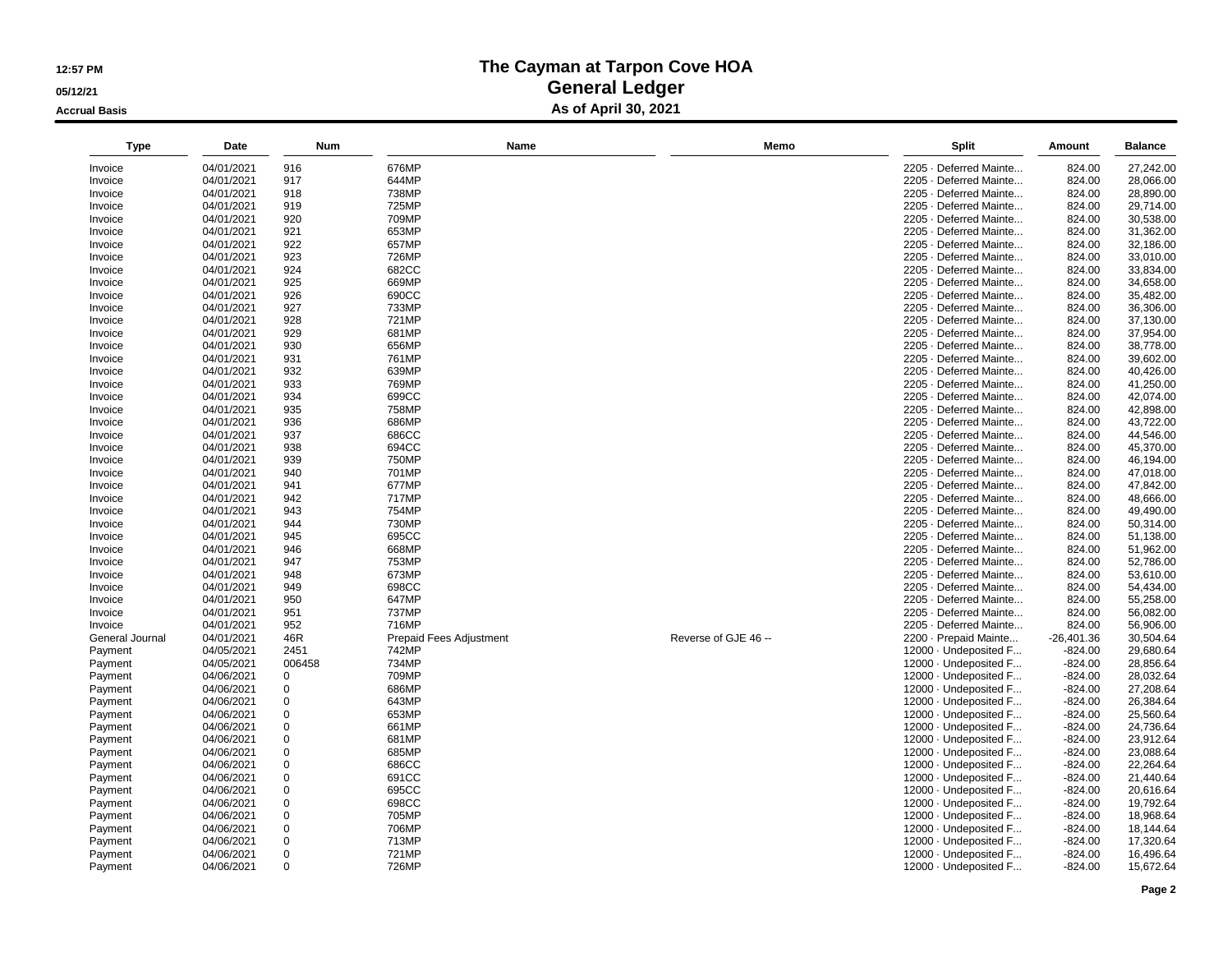#### **05/12/21**

**Accrual Basis**

| <b>Type</b>                      | Date                     | <b>Num</b>    | Name                           | Memo                          | Split                                          | Amount           | <b>Balance</b>         |
|----------------------------------|--------------------------|---------------|--------------------------------|-------------------------------|------------------------------------------------|------------------|------------------------|
| Payment                          | 04/06/2021               | $\mathbf 0$   | 730MP                          |                               | 12000 · Undeposited F                          | $-824.00$        | 14.848.64              |
| Payment                          | 04/06/2021               | $\mathbf 0$   | 741MP                          |                               | 12000 · Undeposited F                          | $-824.00$        | 14,024.64              |
| Payment                          | 04/06/2021               | $\mathbf 0$   | <b>757MP</b>                   |                               | 12000 · Undeposited F                          | $-824.00$        | 13,200.64              |
| Payment                          | 04/06/2021               | 0             | 765MP                          |                               | 12000 · Undeposited F                          | $-824.00$        | 12,376.64              |
| Payment                          | 04/06/2021               | $\mathbf 0$   | 769MP                          |                               | 12000 · Undeposited F                          | $-824.00$        | 11,552.64              |
| Payment                          | 04/06/2021               | 0             | 738MP                          |                               | 12000 · Undeposited F                          | $-824.00$        | 10,728.64              |
| Payment                          | 04/06/2021               | $\Omega$      | 703CC                          |                               | 12000 · Undeposited F                          | $-824.00$        | 9,904.64               |
| Payment                          | 04/06/2021               | $\Omega$      | 750MP                          |                               | 12000 · Undeposited F                          | $-824.00$        | 9,080.64               |
| Payment                          | 04/06/2021               | $\Omega$      | 652MP                          |                               | 12000 · Undeposited F                          | $-824.00$        | 8,256.64               |
| Payment                          | 04/06/2021               | 0             | 716MP                          |                               | 12000 · Undeposited F                          | $-824.00$        | 7,432.64               |
| Payment                          | 04/06/2021               | 995052        | 689MP                          |                               | 12000 · Undeposited F                          | $-824.00$        | 6,608.64               |
| Payment                          | 04/08/2021               | 01126         | 749MP                          |                               | 12000 · Undeposited F                          | $-824.00$        | 5,784.64               |
| Payment                          | 04/08/2021               | 0112          | 761MP                          |                               | 12000 · Undeposited F                          | $-824.00$        | 4,960.64               |
| Invoice                          | 04/15/2021               | 954           | 697MP                          |                               | 4099 · Late Fees                               | 37.36            | 4,998.00               |
| Invoice                          | 04/15/2021               | 955           | 701MP                          |                               | 4099 · Late Fees                               | 37.36            | 5,035.36               |
| Payment                          | 04/22/2021               | 0             | 647MP                          |                               | 12000 · Undeposited F                          | $-824.00$        | 4,211.36               |
| Payment                          | 04/22/2021               | 2491          | 701MP                          |                               | 12000 · Undeposited F                          | $-824.00$        | 3,387.36               |
| Payment                          | 04/26/2021               | 00492         | 697MP                          |                               | 12000 · Undeposited F                          | $-861.36$        | 2,526.00               |
| Invoice                          | 04/28/2021               | 956           | 765MP                          |                               | 4060 · Working Capital                         | 145.00           | 2,671.00               |
| Payment                          | 04/29/2021               | 1828          | 765MP                          |                               | 12000 · Undeposited F                          | $-145.00$        | 2,526.00               |
| General Journal                  | 04/30/2021               | 47            | <b>Prepaid Fees Adjustment</b> |                               | 2200 - Prepaid Mainte                          | $-2,438.64$      | 87.36                  |
| Total 1200 · Accounts Receivable |                          |               |                                |                               |                                                | 37.36            | 87.36                  |
| 12000 - Undeposited Funds        |                          |               |                                |                               |                                                |                  | 0.00                   |
| Payment                          | 04/05/2021               | 2451          | 742MP                          |                               | 1200 · Accounts Recei                          | 824.00           | 824.00                 |
| Payment                          | 04/05/2021               | 006458        | 734MP                          |                               | 1200 · Accounts Recei                          | 824.00           | 1,648.00               |
| Deposit                          | 04/05/2021               | 2451          | 742MP                          | Deposit Payee:LOCKBOX DEPOSIT | 1000 · Cayman Iberia                           | $-824.00$        | 824.00                 |
| Deposit                          | 04/05/2021               | 006458        | 734MP                          | Deposit Payee:LOCKBOX DEPOSIT | 1000 · Cayman Iberia                           | $-824.00$        | 0.00                   |
| Payment                          | 04/06/2021               | $\mathbf 0$   | 709MP                          |                               | 1200 · Accounts Recei                          | 824.00           | 824.00                 |
| Payment                          | 04/06/2021               | 0             | 686MP                          |                               | 1200 · Accounts Recei                          | 824.00           | 1,648.00               |
| Payment                          | 04/06/2021               | $\mathbf 0$   | 643MP                          |                               | 1200 · Accounts Recei                          | 824.00           | 2,472.00               |
| Payment                          | 04/06/2021               | 0             | 653MP                          |                               | 1200 · Accounts Recei                          | 824.00           | 3,296.00               |
| Payment                          | 04/06/2021               | $\mathbf 0$   | 661MP                          |                               | 1200 · Accounts Recei                          | 824.00           | 4,120.00               |
| Payment                          | 04/06/2021               | 0             | 681MP                          |                               | 1200 · Accounts Recei                          | 824.00           | 4,944.00               |
| Payment                          | 04/06/2021               | 0             | 685MP                          |                               | 1200 · Accounts Recei                          | 824.00           | 5,768.00               |
| Payment                          | 04/06/2021               | 0             | 686CC                          |                               | 1200 · Accounts Recei                          | 824.00           | 6,592.00               |
| Payment                          | 04/06/2021               | $\mathbf 0$   | 691CC                          |                               | 1200 · Accounts Recei                          | 824.00           | 7,416.00               |
| Payment                          | 04/06/2021               | 0             | 695CC                          |                               | 1200 · Accounts Recei                          | 824.00           | 8,240.00               |
| Payment                          | 04/06/2021               | 0             | 698CC                          |                               | 1200 · Accounts Recei                          | 824.00           | 9,064.00               |
| Payment                          | 04/06/2021               | 0             | 705MP                          |                               | 1200 · Accounts Recei                          | 824.00           | 9,888.00               |
| Payment                          | 04/06/2021               | $\mathbf 0$   | 706MP                          |                               | 1200 · Accounts Recei                          | 824.00           | 10,712.00              |
| Payment                          | 04/06/2021               | 0             | 713MP                          |                               | 1200 · Accounts Recei                          | 824.00           | 11,536.00              |
| Payment                          | 04/06/2021               | $\mathbf 0$   | 721MP                          |                               | 1200 · Accounts Recei                          | 824.00           | 12,360.00              |
| Payment                          | 04/06/2021               | $\mathbf 0$   | 726MP                          |                               | 1200 · Accounts Recei                          | 824.00           | 13,184.00              |
| Payment                          | 04/06/2021               | $\mathbf 0$   | 730MP                          |                               | 1200 · Accounts Recei                          | 824.00           | 14,008.00              |
| Payment                          | 04/06/2021               | 0             | 741MP                          |                               | 1200 · Accounts Recei                          | 824.00           | 14,832.00              |
| Payment                          | 04/06/2021               | $\mathbf 0$   | <b>757MP</b>                   |                               | 1200 · Accounts Recei                          | 824.00           | 15,656.00              |
|                                  |                          | 0             | 765MP                          |                               | 1200 · Accounts Recei                          |                  |                        |
| Payment<br>Payment               | 04/06/2021<br>04/06/2021 | $\mathbf 0$   | 769MP                          |                               | 1200 · Accounts Recei                          | 824.00           | 16,480.00<br>17,304.00 |
|                                  |                          |               |                                |                               |                                                | 824.00           |                        |
| Payment                          | 04/06/2021               | 0<br>$\Omega$ | 738MP                          |                               | 1200 · Accounts Recei                          | 824.00           | 18,128.00              |
| Payment                          | 04/06/2021               |               | 703CC                          |                               | 1200 · Accounts Recei                          | 824.00           | 18,952.00              |
| Payment                          | 04/06/2021               | 0             | 750MP                          |                               | 1200 · Accounts Recei                          | 824.00           | 19,776.00              |
| Payment                          | 04/06/2021               | $\mathbf 0$   | 652MP                          |                               | 1200 · Accounts Recei                          | 824.00           | 20,600.00              |
| Payment                          | 04/06/2021<br>04/06/2021 | 0             | 716MP<br>689MP                 |                               | 1200 · Accounts Recei<br>1200 · Accounts Recei | 824.00<br>824.00 | 21,424.00<br>22,248.00 |
| Payment                          |                          | 995052        |                                |                               |                                                |                  |                        |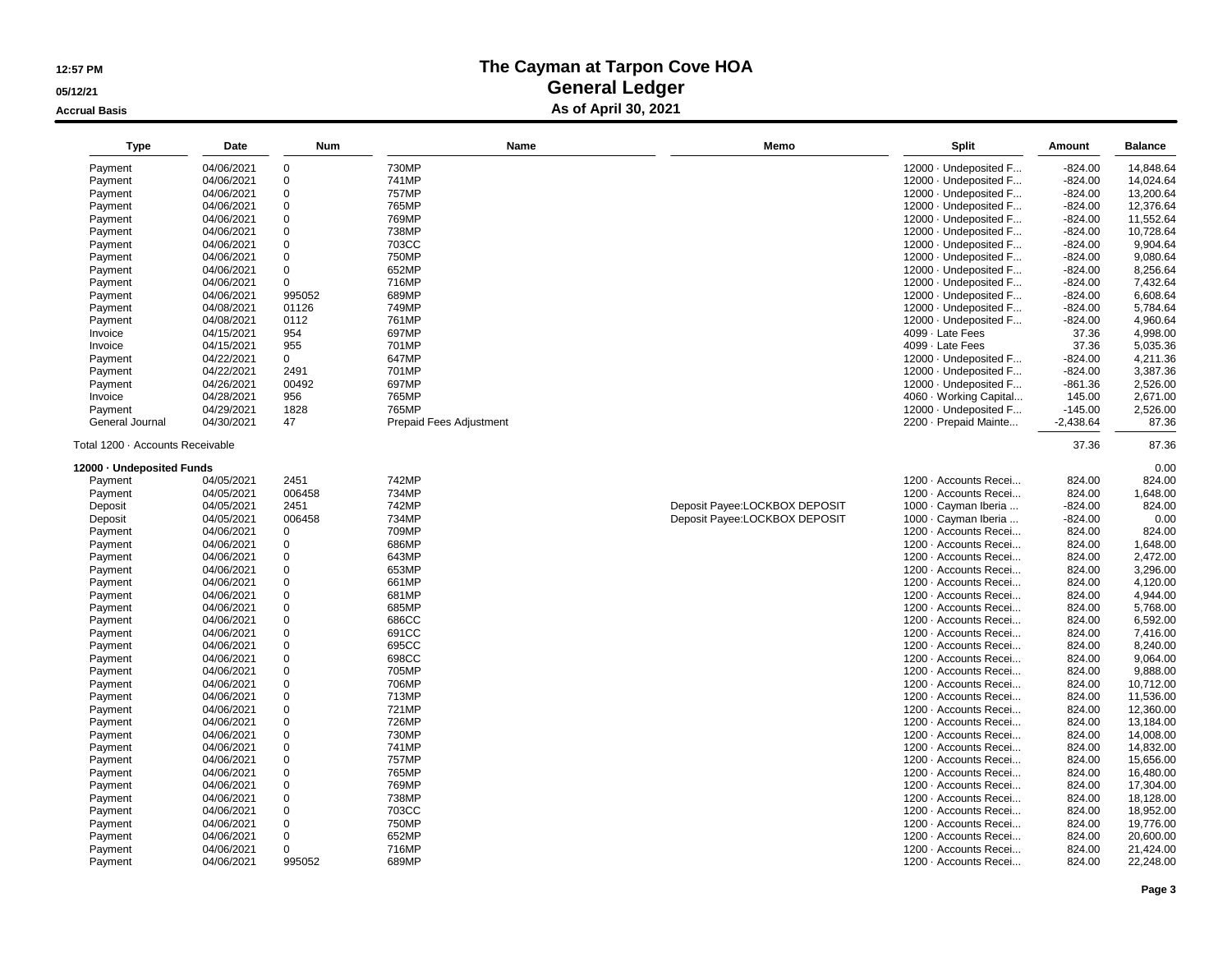**05/12/21**

**Accrual Basis**

#### **The Cayman at Tarpon Cove HOA General Ledger As of April 30, 2021**

| Type                            | Date       | <b>Num</b>  |       | Name | Memo                               | <b>Split</b>          | Amount    | <b>Balance</b> |
|---------------------------------|------------|-------------|-------|------|------------------------------------|-----------------------|-----------|----------------|
| Deposit                         | 04/06/2021 | 995052      | 689MP |      | Deposit Payee: TRANSFER PROPAY PPD | 1000 · Cayman Iberia  | $-824.00$ | 21,424.00      |
| Deposit                         | 04/06/2021 | 0           | 709MP |      | Deposit Payee:TRANSFER PROPAY PPD  | 1000 · Cayman Iberia  | $-824.00$ | 20,600.00      |
| Deposit                         | 04/06/2021 | $\mathbf 0$ | 686MP |      | Deposit Payee: TRANSFER PROPAY PPD | 1000 · Cayman Iberia  | $-824.00$ | 19,776.00      |
| Deposit                         | 04/06/2021 | 0           | 643MP |      | Deposit Payee:TRANSFER PROPAY PPD  | 1000 · Cayman Iberia  | $-824.00$ | 18,952.00      |
| Deposit                         | 04/06/2021 | 0           | 653MP |      | Deposit Payee:TRANSFER PROPAY PPD  | 1000 · Cayman Iberia  | $-824.00$ | 18,128.00      |
| Deposit                         | 04/06/2021 | 0           | 661MP |      | Deposit Payee: TRANSFER PROPAY PPD | 1000 · Cayman Iberia  | $-824.00$ | 17,304.00      |
| Deposit                         | 04/06/2021 | $\mathbf 0$ | 681MP |      | Deposit Payee: TRANSFER PROPAY PPD | 1000 · Cayman Iberia  | $-824.00$ | 16,480.00      |
| Deposit                         | 04/06/2021 | 0           | 685MP |      | Deposit Payee: TRANSFER PROPAY PPD | 1000 · Cayman Iberia  | $-824.00$ | 15,656.00      |
| Deposit                         | 04/06/2021 | $\mathbf 0$ | 686CC |      | Deposit Payee: TRANSFER PROPAY PPD | 1000 · Cayman Iberia  | $-824.00$ | 14,832.00      |
| Deposit                         | 04/06/2021 | 0           | 691CC |      | Deposit Payee: TRANSFER PROPAY PPD | 1000 · Cayman Iberia  | $-824.00$ | 14,008.00      |
| Deposit                         | 04/06/2021 | $\mathbf 0$ | 695CC |      | Deposit Payee: TRANSFER PROPAY PPD | 1000 · Cayman Iberia  | $-824.00$ | 13,184.00      |
| Deposit                         | 04/06/2021 | $\mathbf 0$ | 698CC |      | Deposit Payee:TRANSFER PROPAY PPD  | 1000 · Cayman Iberia  | -824.00   | 12,360.00      |
| Deposit                         | 04/06/2021 | 0           | 705MP |      | Deposit Payee: TRANSFER PROPAY PPD | 1000 · Cayman Iberia  | $-824.00$ | 11,536.00      |
| Deposit                         | 04/06/2021 | $\Omega$    | 706MP |      | Deposit Payee: TRANSFER PROPAY PPD | 1000 · Cayman Iberia  | $-824.00$ | 10,712.00      |
| Deposit                         | 04/06/2021 | 0           | 713MP |      | Deposit Payee: TRANSFER PROPAY PPD | 1000 · Cayman Iberia  | $-824.00$ | 9,888.00       |
| Deposit                         | 04/06/2021 | 0           | 721MP |      | Deposit Payee:TRANSFER PROPAY PPD  | 1000 · Cayman Iberia  | -824.00   | 9,064.00       |
| Deposit                         | 04/06/2021 | 0           | 726MP |      | Deposit Payee:TRANSFER PROPAY PPD  | 1000 · Cayman Iberia  | $-824.00$ | 8,240.00       |
| Deposit                         | 04/06/2021 | 0           | 730MP |      | Deposit Payee: TRANSFER PROPAY PPD | 1000 · Cayman Iberia  | $-824.00$ | 7,416.00       |
| Deposit                         | 04/06/2021 | 0           | 741MP |      | Deposit Payee:TRANSFER PROPAY PPD  | 1000 · Cayman Iberia  | $-824.00$ | 6,592.00       |
| Deposit                         | 04/06/2021 | 0           | 757MP |      | Deposit Payee:TRANSFER PROPAY PPD  | 1000 · Cayman Iberia  | $-824.00$ | 5,768.00       |
| Deposit                         | 04/06/2021 | 0           | 765MP |      | Deposit Payee: TRANSFER PROPAY PPD | 1000 · Cayman Iberia  | $-824.00$ | 4,944.00       |
| Deposit                         | 04/06/2021 | 0           | 769MP |      | Deposit Payee: TRANSFER PROPAY PPD | 1000 · Cayman Iberia  | $-824.00$ | 4,120.00       |
| Deposit                         | 04/06/2021 | 0           | 738MP |      | Deposit Payee: TRANSFER PROPAY PPD | 1000 · Cayman Iberia  | $-824.00$ | 3,296.00       |
| Deposit                         | 04/06/2021 | $\mathbf 0$ | 703CC |      | Deposit Payee: TRANSFER PROPAY PPD | 1000 · Cayman Iberia  | $-824.00$ | 2,472.00       |
| Deposit                         | 04/06/2021 | $\mathbf 0$ | 750MP |      | Deposit Payee:TRANSFER PROPAY PPD  | 1000 · Cayman Iberia  | -824.00   | 1,648.00       |
| Deposit                         | 04/06/2021 | 0           | 652MP |      | Deposit Payee:LOCKBOX DEPOSIT      | 1000 · Cayman Iberia  | $-824.00$ | 824.00         |
| Deposit                         | 04/06/2021 | 0           | 716MP |      | Deposit Payee:TRANSFER PROPAY PPD  | 1000 · Cayman Iberia  | $-824.00$ | 0.00           |
| Payment                         | 04/08/2021 | 01126       | 749MP |      |                                    | 1200 · Accounts Recei | 824.00    | 824.00         |
| Payment                         | 04/08/2021 | 0112        | 761MP |      |                                    | 1200 · Accounts Recei | 824.00    | 1,648.00       |
| Deposit                         | 04/08/2021 | 01126       | 749MP |      | Deposit Payee:LOCKBOX DEPOSIT      | 1000 · Cayman Iberia  | $-824.00$ | 824.00         |
| Deposit                         | 04/08/2021 | 0112        | 761MP |      | Deposit Payee:LOCKBOX DEPOSIT      | 1000 · Cayman Iberia  | $-824.00$ | 0.00           |
| Payment                         | 04/22/2021 | 0           | 647MP |      |                                    | 1200 · Accounts Recei | 824.00    | 824.00         |
| Payment                         | 04/22/2021 | 2491        | 701MP |      |                                    | 1200 · Accounts Recei | 824.00    | 1,648.00       |
| Deposit                         | 04/22/2021 | 2491        | 701MP |      | Deposit Payee:LOCKBOX DEPOSIT      | 1000 · Cayman Iberia  | $-824.00$ | 824.00         |
| Deposit                         | 04/22/2021 | 0           | 647MP |      | Deposit Payee: TRANSFER PROPAY PPD | 1000 · Cayman Iberia  | $-824.00$ | 0.00           |
| Payment                         | 04/26/2021 | 00492       | 697MP |      |                                    | 1200 · Accounts Recei | 861.36    | 861.36         |
| Deposit                         | 04/26/2021 | 00492       | 697MP |      | Deposit Payee:LOCKBOX DEPOSIT      | 1000 · Cayman Iberia  | $-861.36$ | 0.00           |
| Payment                         | 04/29/2021 | 1828        | 765MP |      |                                    | 1200 · Accounts Recei | 145.00    | 145.00         |
| Deposit                         | 04/29/2021 | 1828        | 765MP |      | Deposit Payee:LOCKBOX DEPOSIT      | 1000 · Cayman Iberia  | $-145.00$ | 0.00           |
| Total 12000 · Undeposited Funds |            |             |       |      |                                    |                       | 0.00      | 0.00           |
| 12100 - Inventory Asset         |            |             |       |      |                                    |                       |           | 0.00           |
| Total 12100 · Inventory Asset   |            |             |       |      |                                    |                       |           | 0.00           |

0.00

Total 12100 · Inventory Asset**1400 · Prepaid Expenses** $\mathbf{s}$ Total 1400 · Prepaid Expenses $\sim$  0.00

**15000 · Furniture and Equipment** 0.00Total 15000 · Furniture and Equipment0.00

**17000 · Accumulated Depreciation**

 $\frac{0.00}{0.000}$ Total 17000 · Accumulated Depreciation $n = 0.00$ 

#### **20000 · Accounts Payable**

| 0000 - Accounts Payable |            |       |                               |                                    |       |              |
|-------------------------|------------|-------|-------------------------------|------------------------------------|-------|--------------|
| Bill                    | 04/01/2021 | 31135 | KPG Accounting Services, Inc. | Office Expense<br>$6011 -$         | -8.51 | n r.<br>-8.5 |
| Bill                    | 04/13/2021 | AL167 | Andrea Lloha Handyman Service | 6201 · General Mainte<br>$-127.50$ |       | 136.01       |

 $-136.01$ 

 $0.00$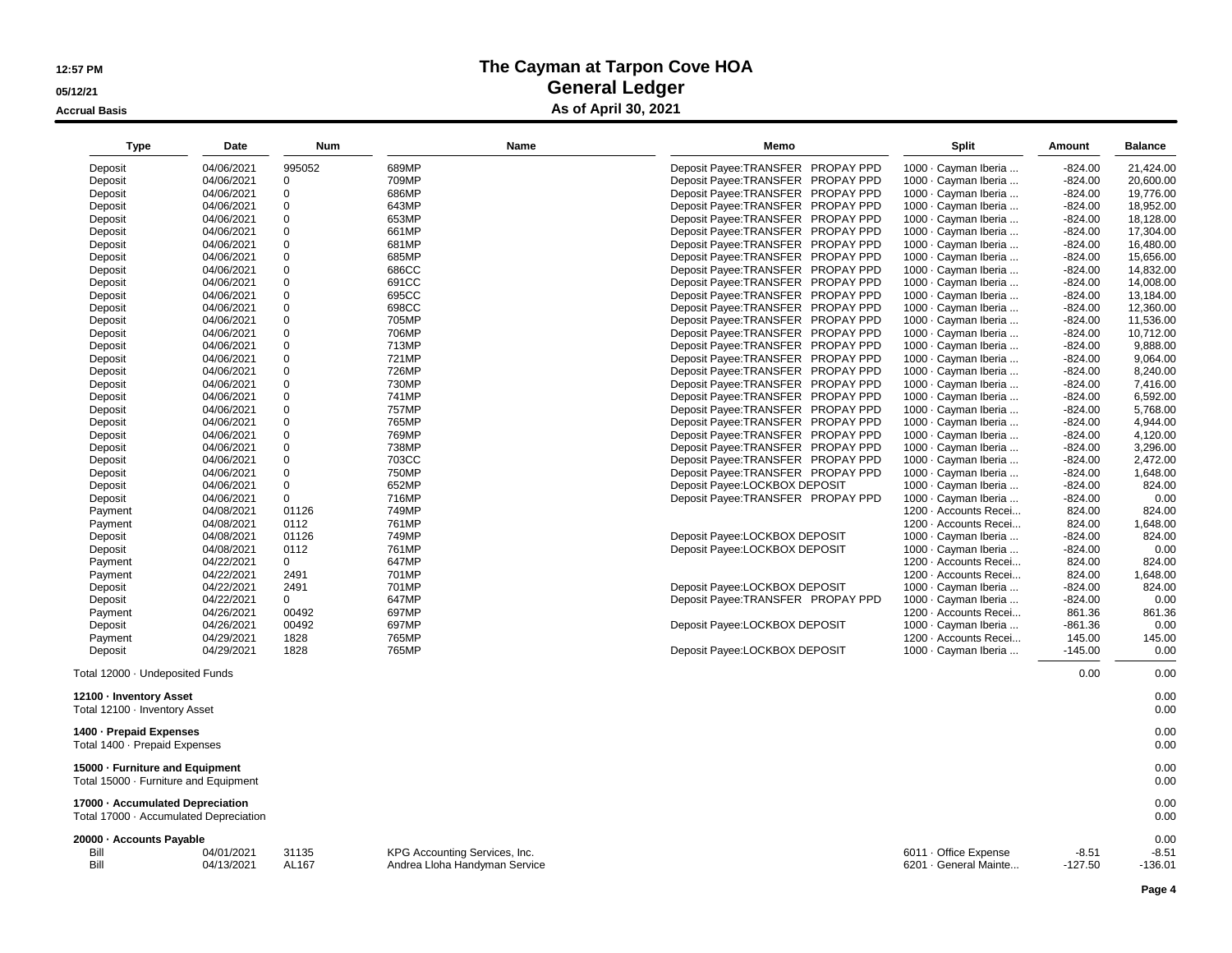#### **05/12/21**

#### **Accrual Basis**

## **The Cayman at Tarpon Cove HOAGeneral Ledger**

#### **As of April 30, 2021**

| Bill<br>04/17/2021<br>31145<br>KPG Accounting Services, Inc.<br>6011 · Office Expense<br>$-28.67$<br><b>Bill Pmt -Check</b><br>04/19/2021<br>1076<br>Andrea Lloha Handyman Service<br>1000 · Cayman Iberia<br>127.50<br>1077<br>Memo:CHECK 1077<br>1000 · Cayman Iberia<br><b>Bill Pmt - Check</b><br>04/19/2021<br>KPG Accounting Services, Inc.<br>8.51<br>25785<br>Bill<br>04/26/2021<br><b>American Property Management Services</b><br>6011 · Office Expense<br>$-28.70$<br>$-57.37$<br>$-57.37$<br>Total 20000 · Accounts Payable<br>0.00<br>2006 - Other Advances<br>Total 2006 · Other Advances<br>2200 - Prepaid Maintenance Fees<br>46R<br>General Journal<br>04/01/2021<br><b>Prepaid Fees Adjustment</b><br>Reverse of GJE 46 --<br>1200 · Accounts Recei<br>26,401.36<br>04/30/2021<br>47<br>2,438.64<br>$-5,813.84$<br>General Journal<br>Prepaid Fees Adjustment<br>1200 · Accounts Recei<br>Total 2200 · Prepaid Maintenance Fees<br>28,840.00<br>2205 - Deferred Maintenance Fees<br>884<br>678CC<br>$-824.00$<br>Invoice<br>04/01/2021<br><b>Quarterly Maintenance Fees</b><br>1200 · Accounts Recei<br>$-824.00$<br>885<br>04/01/2021<br>674CC<br><b>Quarterly Maintenance Fees</b><br>$-824.00$<br>$-1,648.00$<br>Invoice<br>1200 · Accounts Recei<br>886<br>693MP<br>Quarterly Maintenance Fees<br>$-2,472.00$<br>Invoice<br>04/01/2021<br>1200 · Accounts Recei<br>$-824.00$<br>887<br>749MP<br>$-3,296.00$<br>Invoice<br>04/01/2021<br><b>Quarterly Maintenance Fees</b><br>1200 · Accounts Recei<br>$-824.00$<br>04/01/2021<br>888<br>729MP<br><b>Quarterly Maintenance Fees</b><br>1200 · Accounts Recei<br>$-824.00$<br>$-4,120.00$<br>Invoice<br>04/01/2021<br>889<br>762MP<br><b>Quarterly Maintenance Fees</b><br>1200 · Accounts Recei<br>$-824.00$<br>$-4,944.00$<br>Invoice<br>890<br>707CC<br>Quarterly Maintenance Fees<br>1200 · Accounts Recei<br>$-5,768.00$<br>Invoice<br>04/01/2021<br>$-824.00$<br>04/01/2021<br>891<br>757MP<br>Quarterly Maintenance Fees<br>$-824.00$<br>$-6,592.00$<br>Invoice<br>1200 · Accounts Recei<br>892<br>745MP<br>04/01/2021<br><b>Quarterly Maintenance Fees</b><br>1200 · Accounts Recei<br>$-824.00$<br>$-7,416.00$<br>Invoice<br>04/01/2021<br>893<br>773MP<br><b>Quarterly Maintenance Fees</b><br>1200 · Accounts Recei<br>$-824.00$<br>$-8,240.00$<br>Invoice<br>894<br>685MP<br><b>Quarterly Maintenance Fees</b><br>$-9,064.00$<br>04/01/2021<br>1200 · Accounts Recei<br>$-824.00$<br>Invoice<br>895<br>$-9,888.00$<br>04/01/2021<br>706MP<br><b>Quarterly Maintenance Fees</b><br>1200 · Accounts Recei<br>$-824.00$<br>Invoice<br>896<br>661MP<br>04/01/2021<br><b>Quarterly Maintenance Fees</b><br>1200 · Accounts Recei<br>$-824.00$<br>$-10,712.00$<br>Invoice<br>04/01/2021<br>897<br>742MP<br><b>Quarterly Maintenance Fees</b><br>1200 · Accounts Recei<br>$-11,536.00$<br>$-824.00$<br>Invoice<br>898<br>665MP<br>Quarterly Maintenance Fees<br>1200 - Accounts Recei<br>04/01/2021<br>$-824.00$<br>$-12,360.00$<br>Invoice<br>899<br>741MP<br><b>Quarterly Maintenance Fees</b><br>1200 · Accounts Recei<br>$-824.00$<br>$-13,184.00$<br>Invoice<br>04/01/2021<br>900<br>670CC<br>Quarterly Maintenance Fees<br>$-824.00$<br>$-14,008.00$<br>Invoice<br>04/01/2021<br>1200 · Accounts Recei<br>901<br>643MP<br>Quarterly Maintenance Fees<br>$-14,832.00$<br>Invoice<br>04/01/2021<br>1200 · Accounts Recei<br>$-824.00$<br>902<br>705MP<br>04/01/2021<br>Quarterly Maintenance Fees<br>1200 · Accounts Recei<br>$-824.00$<br>$-15,656.00$<br>Invoice<br>04/01/2021<br>903<br>703CC<br><b>Quarterly Maintenance Fees</b><br>1200 · Accounts Recei<br>$-824.00$<br>$-16,480.00$<br>Invoice<br>04/01/2021<br>904<br>697MP<br>Quarterly Maintenance Fees<br>1200 · Accounts Recei<br>$-824.00$<br>$-17,304.00$<br>Invoice<br>905<br>664MP<br>Quarterly Maintenance Fees<br>1200 · Accounts Recei<br>$-824.00$<br>$-18,128.00$<br>Invoice<br>04/01/2021<br>$-18,952.00$<br>04/01/2021<br>906<br>696MP<br>Quarterly Maintenance Fees<br>1200 · Accounts Recei<br>$-824.00$<br>Invoice<br>04/01/2021<br>907<br>713MP<br><b>Quarterly Maintenance Fees</b><br>1200 · Accounts Recei<br>$-824.00$<br>$-19,776.00$<br>Invoice<br>04/01/2021<br>908<br>689MP<br><b>Quarterly Maintenance Fees</b><br>1200 · Accounts Recei<br>$-824.00$<br>$-20,600.00$<br>Invoice<br>04/01/2021<br>909<br>660MP<br><b>Quarterly Maintenance Fees</b><br>1200 · Accounts Recei<br>$-824.00$<br>$-21,424.00$<br>Invoice<br>734MP<br><b>Quarterly Maintenance Fees</b><br>$-22.248.00$<br>04/01/2021<br>910<br>1200 · Accounts Recei<br>$-824.00$<br>Invoice<br>911<br>691CC<br><b>Quarterly Maintenance Fees</b><br>1200 · Accounts Recei<br>$-23,072.00$<br>04/01/2021<br>$-824.00$<br>Invoice<br>746MP<br>$-23,896.00$<br>04/01/2021<br>912<br><b>Quarterly Maintenance Fees</b><br>1200 · Accounts Recei<br>$-824.00$<br>Invoice<br>913<br>648MP<br>1200 · Accounts Recei<br>$-24,720.00$<br>04/01/2021<br><b>Quarterly Maintenance Fees</b><br>$-824.00$<br>Invoice<br>04/01/2021<br>914<br>652MP<br><b>Quarterly Maintenance Fees</b><br>1200 · Accounts Recei<br>$-824.00$<br>$-25,544.00$<br>Invoice<br>915<br>765MP<br>Invoice<br>04/01/2021<br><b>Quarterly Maintenance Fees</b><br>1200 · Accounts Recei<br>$-824.00$<br>$-26,368.00$<br>916<br>676MP<br>Quarterly Maintenance Fees<br>$-27,192.00$<br>Invoice<br>04/01/2021<br>1200 · Accounts Recei<br>$-824.00$<br>917<br>644MP<br>04/01/2021<br><b>Quarterly Maintenance Fees</b><br>1200 · Accounts Recei<br>$-824.00$<br>$-28,016.00$<br>Invoice<br>04/01/2021<br>918<br>738MP<br><b>Quarterly Maintenance Fees</b><br>1200 · Accounts Recei<br>$-824.00$<br>$-28,840.00$<br>Invoice<br>919<br>725MP<br>Quarterly Maintenance Fees<br>$-824.00$<br>$-29,664.00$<br>Invoice<br>04/01/2021<br>1200 · Accounts Recei<br>920<br>709MP<br>04/01/2021<br><b>Quarterly Maintenance Fees</b><br>1200 · Accounts Recei<br>$-824.00$<br>$-30,488.00$<br>Invoice<br>921<br>653MP<br>04/01/2021<br><b>Quarterly Maintenance Fees</b><br>1200 · Accounts Recei<br>$-824.00$<br>$-31,312.00$<br>Invoice<br>922<br>04/01/2021<br>657MP<br><b>Quarterly Maintenance Fees</b><br>1200 · Accounts Recei<br>$-824.00$<br>$-32,136.00$<br>Invoice<br>04/01/2021<br>923<br>726MP<br>$-824.00$<br><b>Quarterly Maintenance Fees</b><br>1200 · Accounts Recei<br>Invoice | <b>Type</b> | <b>Date</b> | <b>Num</b> | Name | Memo | <b>Split</b> | Amount | <b>Balance</b>                                |
|----------------------------------------------------------------------------------------------------------------------------------------------------------------------------------------------------------------------------------------------------------------------------------------------------------------------------------------------------------------------------------------------------------------------------------------------------------------------------------------------------------------------------------------------------------------------------------------------------------------------------------------------------------------------------------------------------------------------------------------------------------------------------------------------------------------------------------------------------------------------------------------------------------------------------------------------------------------------------------------------------------------------------------------------------------------------------------------------------------------------------------------------------------------------------------------------------------------------------------------------------------------------------------------------------------------------------------------------------------------------------------------------------------------------------------------------------------------------------------------------------------------------------------------------------------------------------------------------------------------------------------------------------------------------------------------------------------------------------------------------------------------------------------------------------------------------------------------------------------------------------------------------------------------------------------------------------------------------------------------------------------------------------------------------------------------------------------------------------------------------------------------------------------------------------------------------------------------------------------------------------------------------------------------------------------------------------------------------------------------------------------------------------------------------------------------------------------------------------------------------------------------------------------------------------------------------------------------------------------------------------------------------------------------------------------------------------------------------------------------------------------------------------------------------------------------------------------------------------------------------------------------------------------------------------------------------------------------------------------------------------------------------------------------------------------------------------------------------------------------------------------------------------------------------------------------------------------------------------------------------------------------------------------------------------------------------------------------------------------------------------------------------------------------------------------------------------------------------------------------------------------------------------------------------------------------------------------------------------------------------------------------------------------------------------------------------------------------------------------------------------------------------------------------------------------------------------------------------------------------------------------------------------------------------------------------------------------------------------------------------------------------------------------------------------------------------------------------------------------------------------------------------------------------------------------------------------------------------------------------------------------------------------------------------------------------------------------------------------------------------------------------------------------------------------------------------------------------------------------------------------------------------------------------------------------------------------------------------------------------------------------------------------------------------------------------------------------------------------------------------------------------------------------------------------------------------------------------------------------------------------------------------------------------------------------------------------------------------------------------------------------------------------------------------------------------------------------------------------------------------------------------------------------------------------------------------------------------------------------------------------------------------------------------------------------------------------------------------------------------------------------------------------------------------------------------------------------------------------------------------------------------------------------------------------------------------------------------------------------------------------------------------------------------------------------------------------------------------------------------------------------------------------------------------------------------------------------------------------------------------------------------------------------------------------------------------------------------------------------------------------------------------------------------------------------------------------------------------------------------------------------------------------------------------------------------------------------------------------------------------------------------------------------------------------------------------------------------------------------------------------------|-------------|-------------|------------|------|------|--------------|--------|-----------------------------------------------|
|                                                                                                                                                                                                                                                                                                                                                                                                                                                                                                                                                                                                                                                                                                                                                                                                                                                                                                                                                                                                                                                                                                                                                                                                                                                                                                                                                                                                                                                                                                                                                                                                                                                                                                                                                                                                                                                                                                                                                                                                                                                                                                                                                                                                                                                                                                                                                                                                                                                                                                                                                                                                                                                                                                                                                                                                                                                                                                                                                                                                                                                                                                                                                                                                                                                                                                                                                                                                                                                                                                                                                                                                                                                                                                                                                                                                                                                                                                                                                                                                                                                                                                                                                                                                                                                                                                                                                                                                                                                                                                                                                                                                                                                                                                                                                                                                                                                                                                                                                                                                                                                                                                                                                                                                                                                                                                                                                                                                                                                                                                                                                                                                                                                                                                                                                                                                                                                                                                                                                                                                                                                                                                                                                                                                                                                                                                                                                                                  |             |             |            |      |      |              |        | $-164.68$<br>$-37.18$<br>$-28.67$<br>$-57.37$ |
|                                                                                                                                                                                                                                                                                                                                                                                                                                                                                                                                                                                                                                                                                                                                                                                                                                                                                                                                                                                                                                                                                                                                                                                                                                                                                                                                                                                                                                                                                                                                                                                                                                                                                                                                                                                                                                                                                                                                                                                                                                                                                                                                                                                                                                                                                                                                                                                                                                                                                                                                                                                                                                                                                                                                                                                                                                                                                                                                                                                                                                                                                                                                                                                                                                                                                                                                                                                                                                                                                                                                                                                                                                                                                                                                                                                                                                                                                                                                                                                                                                                                                                                                                                                                                                                                                                                                                                                                                                                                                                                                                                                                                                                                                                                                                                                                                                                                                                                                                                                                                                                                                                                                                                                                                                                                                                                                                                                                                                                                                                                                                                                                                                                                                                                                                                                                                                                                                                                                                                                                                                                                                                                                                                                                                                                                                                                                                                                  |             |             |            |      |      |              |        |                                               |
|                                                                                                                                                                                                                                                                                                                                                                                                                                                                                                                                                                                                                                                                                                                                                                                                                                                                                                                                                                                                                                                                                                                                                                                                                                                                                                                                                                                                                                                                                                                                                                                                                                                                                                                                                                                                                                                                                                                                                                                                                                                                                                                                                                                                                                                                                                                                                                                                                                                                                                                                                                                                                                                                                                                                                                                                                                                                                                                                                                                                                                                                                                                                                                                                                                                                                                                                                                                                                                                                                                                                                                                                                                                                                                                                                                                                                                                                                                                                                                                                                                                                                                                                                                                                                                                                                                                                                                                                                                                                                                                                                                                                                                                                                                                                                                                                                                                                                                                                                                                                                                                                                                                                                                                                                                                                                                                                                                                                                                                                                                                                                                                                                                                                                                                                                                                                                                                                                                                                                                                                                                                                                                                                                                                                                                                                                                                                                                                  |             |             |            |      |      |              |        |                                               |
|                                                                                                                                                                                                                                                                                                                                                                                                                                                                                                                                                                                                                                                                                                                                                                                                                                                                                                                                                                                                                                                                                                                                                                                                                                                                                                                                                                                                                                                                                                                                                                                                                                                                                                                                                                                                                                                                                                                                                                                                                                                                                                                                                                                                                                                                                                                                                                                                                                                                                                                                                                                                                                                                                                                                                                                                                                                                                                                                                                                                                                                                                                                                                                                                                                                                                                                                                                                                                                                                                                                                                                                                                                                                                                                                                                                                                                                                                                                                                                                                                                                                                                                                                                                                                                                                                                                                                                                                                                                                                                                                                                                                                                                                                                                                                                                                                                                                                                                                                                                                                                                                                                                                                                                                                                                                                                                                                                                                                                                                                                                                                                                                                                                                                                                                                                                                                                                                                                                                                                                                                                                                                                                                                                                                                                                                                                                                                                                  |             |             |            |      |      |              |        | 0.00                                          |
|                                                                                                                                                                                                                                                                                                                                                                                                                                                                                                                                                                                                                                                                                                                                                                                                                                                                                                                                                                                                                                                                                                                                                                                                                                                                                                                                                                                                                                                                                                                                                                                                                                                                                                                                                                                                                                                                                                                                                                                                                                                                                                                                                                                                                                                                                                                                                                                                                                                                                                                                                                                                                                                                                                                                                                                                                                                                                                                                                                                                                                                                                                                                                                                                                                                                                                                                                                                                                                                                                                                                                                                                                                                                                                                                                                                                                                                                                                                                                                                                                                                                                                                                                                                                                                                                                                                                                                                                                                                                                                                                                                                                                                                                                                                                                                                                                                                                                                                                                                                                                                                                                                                                                                                                                                                                                                                                                                                                                                                                                                                                                                                                                                                                                                                                                                                                                                                                                                                                                                                                                                                                                                                                                                                                                                                                                                                                                                                  |             |             |            |      |      |              |        | $-34,653.84$                                  |
|                                                                                                                                                                                                                                                                                                                                                                                                                                                                                                                                                                                                                                                                                                                                                                                                                                                                                                                                                                                                                                                                                                                                                                                                                                                                                                                                                                                                                                                                                                                                                                                                                                                                                                                                                                                                                                                                                                                                                                                                                                                                                                                                                                                                                                                                                                                                                                                                                                                                                                                                                                                                                                                                                                                                                                                                                                                                                                                                                                                                                                                                                                                                                                                                                                                                                                                                                                                                                                                                                                                                                                                                                                                                                                                                                                                                                                                                                                                                                                                                                                                                                                                                                                                                                                                                                                                                                                                                                                                                                                                                                                                                                                                                                                                                                                                                                                                                                                                                                                                                                                                                                                                                                                                                                                                                                                                                                                                                                                                                                                                                                                                                                                                                                                                                                                                                                                                                                                                                                                                                                                                                                                                                                                                                                                                                                                                                                                                  |             |             |            |      |      |              |        | $-8,252.48$                                   |
|                                                                                                                                                                                                                                                                                                                                                                                                                                                                                                                                                                                                                                                                                                                                                                                                                                                                                                                                                                                                                                                                                                                                                                                                                                                                                                                                                                                                                                                                                                                                                                                                                                                                                                                                                                                                                                                                                                                                                                                                                                                                                                                                                                                                                                                                                                                                                                                                                                                                                                                                                                                                                                                                                                                                                                                                                                                                                                                                                                                                                                                                                                                                                                                                                                                                                                                                                                                                                                                                                                                                                                                                                                                                                                                                                                                                                                                                                                                                                                                                                                                                                                                                                                                                                                                                                                                                                                                                                                                                                                                                                                                                                                                                                                                                                                                                                                                                                                                                                                                                                                                                                                                                                                                                                                                                                                                                                                                                                                                                                                                                                                                                                                                                                                                                                                                                                                                                                                                                                                                                                                                                                                                                                                                                                                                                                                                                                                                  |             |             |            |      |      |              |        |                                               |
|                                                                                                                                                                                                                                                                                                                                                                                                                                                                                                                                                                                                                                                                                                                                                                                                                                                                                                                                                                                                                                                                                                                                                                                                                                                                                                                                                                                                                                                                                                                                                                                                                                                                                                                                                                                                                                                                                                                                                                                                                                                                                                                                                                                                                                                                                                                                                                                                                                                                                                                                                                                                                                                                                                                                                                                                                                                                                                                                                                                                                                                                                                                                                                                                                                                                                                                                                                                                                                                                                                                                                                                                                                                                                                                                                                                                                                                                                                                                                                                                                                                                                                                                                                                                                                                                                                                                                                                                                                                                                                                                                                                                                                                                                                                                                                                                                                                                                                                                                                                                                                                                                                                                                                                                                                                                                                                                                                                                                                                                                                                                                                                                                                                                                                                                                                                                                                                                                                                                                                                                                                                                                                                                                                                                                                                                                                                                                                                  |             |             |            |      |      |              |        | $-5,813.84$                                   |
|                                                                                                                                                                                                                                                                                                                                                                                                                                                                                                                                                                                                                                                                                                                                                                                                                                                                                                                                                                                                                                                                                                                                                                                                                                                                                                                                                                                                                                                                                                                                                                                                                                                                                                                                                                                                                                                                                                                                                                                                                                                                                                                                                                                                                                                                                                                                                                                                                                                                                                                                                                                                                                                                                                                                                                                                                                                                                                                                                                                                                                                                                                                                                                                                                                                                                                                                                                                                                                                                                                                                                                                                                                                                                                                                                                                                                                                                                                                                                                                                                                                                                                                                                                                                                                                                                                                                                                                                                                                                                                                                                                                                                                                                                                                                                                                                                                                                                                                                                                                                                                                                                                                                                                                                                                                                                                                                                                                                                                                                                                                                                                                                                                                                                                                                                                                                                                                                                                                                                                                                                                                                                                                                                                                                                                                                                                                                                                                  |             |             |            |      |      |              |        | 0.00                                          |
|                                                                                                                                                                                                                                                                                                                                                                                                                                                                                                                                                                                                                                                                                                                                                                                                                                                                                                                                                                                                                                                                                                                                                                                                                                                                                                                                                                                                                                                                                                                                                                                                                                                                                                                                                                                                                                                                                                                                                                                                                                                                                                                                                                                                                                                                                                                                                                                                                                                                                                                                                                                                                                                                                                                                                                                                                                                                                                                                                                                                                                                                                                                                                                                                                                                                                                                                                                                                                                                                                                                                                                                                                                                                                                                                                                                                                                                                                                                                                                                                                                                                                                                                                                                                                                                                                                                                                                                                                                                                                                                                                                                                                                                                                                                                                                                                                                                                                                                                                                                                                                                                                                                                                                                                                                                                                                                                                                                                                                                                                                                                                                                                                                                                                                                                                                                                                                                                                                                                                                                                                                                                                                                                                                                                                                                                                                                                                                                  |             |             |            |      |      |              |        |                                               |
|                                                                                                                                                                                                                                                                                                                                                                                                                                                                                                                                                                                                                                                                                                                                                                                                                                                                                                                                                                                                                                                                                                                                                                                                                                                                                                                                                                                                                                                                                                                                                                                                                                                                                                                                                                                                                                                                                                                                                                                                                                                                                                                                                                                                                                                                                                                                                                                                                                                                                                                                                                                                                                                                                                                                                                                                                                                                                                                                                                                                                                                                                                                                                                                                                                                                                                                                                                                                                                                                                                                                                                                                                                                                                                                                                                                                                                                                                                                                                                                                                                                                                                                                                                                                                                                                                                                                                                                                                                                                                                                                                                                                                                                                                                                                                                                                                                                                                                                                                                                                                                                                                                                                                                                                                                                                                                                                                                                                                                                                                                                                                                                                                                                                                                                                                                                                                                                                                                                                                                                                                                                                                                                                                                                                                                                                                                                                                                                  |             |             |            |      |      |              |        |                                               |
|                                                                                                                                                                                                                                                                                                                                                                                                                                                                                                                                                                                                                                                                                                                                                                                                                                                                                                                                                                                                                                                                                                                                                                                                                                                                                                                                                                                                                                                                                                                                                                                                                                                                                                                                                                                                                                                                                                                                                                                                                                                                                                                                                                                                                                                                                                                                                                                                                                                                                                                                                                                                                                                                                                                                                                                                                                                                                                                                                                                                                                                                                                                                                                                                                                                                                                                                                                                                                                                                                                                                                                                                                                                                                                                                                                                                                                                                                                                                                                                                                                                                                                                                                                                                                                                                                                                                                                                                                                                                                                                                                                                                                                                                                                                                                                                                                                                                                                                                                                                                                                                                                                                                                                                                                                                                                                                                                                                                                                                                                                                                                                                                                                                                                                                                                                                                                                                                                                                                                                                                                                                                                                                                                                                                                                                                                                                                                                                  |             |             |            |      |      |              |        |                                               |
|                                                                                                                                                                                                                                                                                                                                                                                                                                                                                                                                                                                                                                                                                                                                                                                                                                                                                                                                                                                                                                                                                                                                                                                                                                                                                                                                                                                                                                                                                                                                                                                                                                                                                                                                                                                                                                                                                                                                                                                                                                                                                                                                                                                                                                                                                                                                                                                                                                                                                                                                                                                                                                                                                                                                                                                                                                                                                                                                                                                                                                                                                                                                                                                                                                                                                                                                                                                                                                                                                                                                                                                                                                                                                                                                                                                                                                                                                                                                                                                                                                                                                                                                                                                                                                                                                                                                                                                                                                                                                                                                                                                                                                                                                                                                                                                                                                                                                                                                                                                                                                                                                                                                                                                                                                                                                                                                                                                                                                                                                                                                                                                                                                                                                                                                                                                                                                                                                                                                                                                                                                                                                                                                                                                                                                                                                                                                                                                  |             |             |            |      |      |              |        |                                               |
|                                                                                                                                                                                                                                                                                                                                                                                                                                                                                                                                                                                                                                                                                                                                                                                                                                                                                                                                                                                                                                                                                                                                                                                                                                                                                                                                                                                                                                                                                                                                                                                                                                                                                                                                                                                                                                                                                                                                                                                                                                                                                                                                                                                                                                                                                                                                                                                                                                                                                                                                                                                                                                                                                                                                                                                                                                                                                                                                                                                                                                                                                                                                                                                                                                                                                                                                                                                                                                                                                                                                                                                                                                                                                                                                                                                                                                                                                                                                                                                                                                                                                                                                                                                                                                                                                                                                                                                                                                                                                                                                                                                                                                                                                                                                                                                                                                                                                                                                                                                                                                                                                                                                                                                                                                                                                                                                                                                                                                                                                                                                                                                                                                                                                                                                                                                                                                                                                                                                                                                                                                                                                                                                                                                                                                                                                                                                                                                  |             |             |            |      |      |              |        |                                               |
|                                                                                                                                                                                                                                                                                                                                                                                                                                                                                                                                                                                                                                                                                                                                                                                                                                                                                                                                                                                                                                                                                                                                                                                                                                                                                                                                                                                                                                                                                                                                                                                                                                                                                                                                                                                                                                                                                                                                                                                                                                                                                                                                                                                                                                                                                                                                                                                                                                                                                                                                                                                                                                                                                                                                                                                                                                                                                                                                                                                                                                                                                                                                                                                                                                                                                                                                                                                                                                                                                                                                                                                                                                                                                                                                                                                                                                                                                                                                                                                                                                                                                                                                                                                                                                                                                                                                                                                                                                                                                                                                                                                                                                                                                                                                                                                                                                                                                                                                                                                                                                                                                                                                                                                                                                                                                                                                                                                                                                                                                                                                                                                                                                                                                                                                                                                                                                                                                                                                                                                                                                                                                                                                                                                                                                                                                                                                                                                  |             |             |            |      |      |              |        |                                               |
|                                                                                                                                                                                                                                                                                                                                                                                                                                                                                                                                                                                                                                                                                                                                                                                                                                                                                                                                                                                                                                                                                                                                                                                                                                                                                                                                                                                                                                                                                                                                                                                                                                                                                                                                                                                                                                                                                                                                                                                                                                                                                                                                                                                                                                                                                                                                                                                                                                                                                                                                                                                                                                                                                                                                                                                                                                                                                                                                                                                                                                                                                                                                                                                                                                                                                                                                                                                                                                                                                                                                                                                                                                                                                                                                                                                                                                                                                                                                                                                                                                                                                                                                                                                                                                                                                                                                                                                                                                                                                                                                                                                                                                                                                                                                                                                                                                                                                                                                                                                                                                                                                                                                                                                                                                                                                                                                                                                                                                                                                                                                                                                                                                                                                                                                                                                                                                                                                                                                                                                                                                                                                                                                                                                                                                                                                                                                                                                  |             |             |            |      |      |              |        |                                               |
|                                                                                                                                                                                                                                                                                                                                                                                                                                                                                                                                                                                                                                                                                                                                                                                                                                                                                                                                                                                                                                                                                                                                                                                                                                                                                                                                                                                                                                                                                                                                                                                                                                                                                                                                                                                                                                                                                                                                                                                                                                                                                                                                                                                                                                                                                                                                                                                                                                                                                                                                                                                                                                                                                                                                                                                                                                                                                                                                                                                                                                                                                                                                                                                                                                                                                                                                                                                                                                                                                                                                                                                                                                                                                                                                                                                                                                                                                                                                                                                                                                                                                                                                                                                                                                                                                                                                                                                                                                                                                                                                                                                                                                                                                                                                                                                                                                                                                                                                                                                                                                                                                                                                                                                                                                                                                                                                                                                                                                                                                                                                                                                                                                                                                                                                                                                                                                                                                                                                                                                                                                                                                                                                                                                                                                                                                                                                                                                  |             |             |            |      |      |              |        |                                               |
|                                                                                                                                                                                                                                                                                                                                                                                                                                                                                                                                                                                                                                                                                                                                                                                                                                                                                                                                                                                                                                                                                                                                                                                                                                                                                                                                                                                                                                                                                                                                                                                                                                                                                                                                                                                                                                                                                                                                                                                                                                                                                                                                                                                                                                                                                                                                                                                                                                                                                                                                                                                                                                                                                                                                                                                                                                                                                                                                                                                                                                                                                                                                                                                                                                                                                                                                                                                                                                                                                                                                                                                                                                                                                                                                                                                                                                                                                                                                                                                                                                                                                                                                                                                                                                                                                                                                                                                                                                                                                                                                                                                                                                                                                                                                                                                                                                                                                                                                                                                                                                                                                                                                                                                                                                                                                                                                                                                                                                                                                                                                                                                                                                                                                                                                                                                                                                                                                                                                                                                                                                                                                                                                                                                                                                                                                                                                                                                  |             |             |            |      |      |              |        |                                               |
|                                                                                                                                                                                                                                                                                                                                                                                                                                                                                                                                                                                                                                                                                                                                                                                                                                                                                                                                                                                                                                                                                                                                                                                                                                                                                                                                                                                                                                                                                                                                                                                                                                                                                                                                                                                                                                                                                                                                                                                                                                                                                                                                                                                                                                                                                                                                                                                                                                                                                                                                                                                                                                                                                                                                                                                                                                                                                                                                                                                                                                                                                                                                                                                                                                                                                                                                                                                                                                                                                                                                                                                                                                                                                                                                                                                                                                                                                                                                                                                                                                                                                                                                                                                                                                                                                                                                                                                                                                                                                                                                                                                                                                                                                                                                                                                                                                                                                                                                                                                                                                                                                                                                                                                                                                                                                                                                                                                                                                                                                                                                                                                                                                                                                                                                                                                                                                                                                                                                                                                                                                                                                                                                                                                                                                                                                                                                                                                  |             |             |            |      |      |              |        |                                               |
|                                                                                                                                                                                                                                                                                                                                                                                                                                                                                                                                                                                                                                                                                                                                                                                                                                                                                                                                                                                                                                                                                                                                                                                                                                                                                                                                                                                                                                                                                                                                                                                                                                                                                                                                                                                                                                                                                                                                                                                                                                                                                                                                                                                                                                                                                                                                                                                                                                                                                                                                                                                                                                                                                                                                                                                                                                                                                                                                                                                                                                                                                                                                                                                                                                                                                                                                                                                                                                                                                                                                                                                                                                                                                                                                                                                                                                                                                                                                                                                                                                                                                                                                                                                                                                                                                                                                                                                                                                                                                                                                                                                                                                                                                                                                                                                                                                                                                                                                                                                                                                                                                                                                                                                                                                                                                                                                                                                                                                                                                                                                                                                                                                                                                                                                                                                                                                                                                                                                                                                                                                                                                                                                                                                                                                                                                                                                                                                  |             |             |            |      |      |              |        |                                               |
|                                                                                                                                                                                                                                                                                                                                                                                                                                                                                                                                                                                                                                                                                                                                                                                                                                                                                                                                                                                                                                                                                                                                                                                                                                                                                                                                                                                                                                                                                                                                                                                                                                                                                                                                                                                                                                                                                                                                                                                                                                                                                                                                                                                                                                                                                                                                                                                                                                                                                                                                                                                                                                                                                                                                                                                                                                                                                                                                                                                                                                                                                                                                                                                                                                                                                                                                                                                                                                                                                                                                                                                                                                                                                                                                                                                                                                                                                                                                                                                                                                                                                                                                                                                                                                                                                                                                                                                                                                                                                                                                                                                                                                                                                                                                                                                                                                                                                                                                                                                                                                                                                                                                                                                                                                                                                                                                                                                                                                                                                                                                                                                                                                                                                                                                                                                                                                                                                                                                                                                                                                                                                                                                                                                                                                                                                                                                                                                  |             |             |            |      |      |              |        |                                               |
|                                                                                                                                                                                                                                                                                                                                                                                                                                                                                                                                                                                                                                                                                                                                                                                                                                                                                                                                                                                                                                                                                                                                                                                                                                                                                                                                                                                                                                                                                                                                                                                                                                                                                                                                                                                                                                                                                                                                                                                                                                                                                                                                                                                                                                                                                                                                                                                                                                                                                                                                                                                                                                                                                                                                                                                                                                                                                                                                                                                                                                                                                                                                                                                                                                                                                                                                                                                                                                                                                                                                                                                                                                                                                                                                                                                                                                                                                                                                                                                                                                                                                                                                                                                                                                                                                                                                                                                                                                                                                                                                                                                                                                                                                                                                                                                                                                                                                                                                                                                                                                                                                                                                                                                                                                                                                                                                                                                                                                                                                                                                                                                                                                                                                                                                                                                                                                                                                                                                                                                                                                                                                                                                                                                                                                                                                                                                                                                  |             |             |            |      |      |              |        |                                               |
|                                                                                                                                                                                                                                                                                                                                                                                                                                                                                                                                                                                                                                                                                                                                                                                                                                                                                                                                                                                                                                                                                                                                                                                                                                                                                                                                                                                                                                                                                                                                                                                                                                                                                                                                                                                                                                                                                                                                                                                                                                                                                                                                                                                                                                                                                                                                                                                                                                                                                                                                                                                                                                                                                                                                                                                                                                                                                                                                                                                                                                                                                                                                                                                                                                                                                                                                                                                                                                                                                                                                                                                                                                                                                                                                                                                                                                                                                                                                                                                                                                                                                                                                                                                                                                                                                                                                                                                                                                                                                                                                                                                                                                                                                                                                                                                                                                                                                                                                                                                                                                                                                                                                                                                                                                                                                                                                                                                                                                                                                                                                                                                                                                                                                                                                                                                                                                                                                                                                                                                                                                                                                                                                                                                                                                                                                                                                                                                  |             |             |            |      |      |              |        |                                               |
|                                                                                                                                                                                                                                                                                                                                                                                                                                                                                                                                                                                                                                                                                                                                                                                                                                                                                                                                                                                                                                                                                                                                                                                                                                                                                                                                                                                                                                                                                                                                                                                                                                                                                                                                                                                                                                                                                                                                                                                                                                                                                                                                                                                                                                                                                                                                                                                                                                                                                                                                                                                                                                                                                                                                                                                                                                                                                                                                                                                                                                                                                                                                                                                                                                                                                                                                                                                                                                                                                                                                                                                                                                                                                                                                                                                                                                                                                                                                                                                                                                                                                                                                                                                                                                                                                                                                                                                                                                                                                                                                                                                                                                                                                                                                                                                                                                                                                                                                                                                                                                                                                                                                                                                                                                                                                                                                                                                                                                                                                                                                                                                                                                                                                                                                                                                                                                                                                                                                                                                                                                                                                                                                                                                                                                                                                                                                                                                  |             |             |            |      |      |              |        |                                               |
|                                                                                                                                                                                                                                                                                                                                                                                                                                                                                                                                                                                                                                                                                                                                                                                                                                                                                                                                                                                                                                                                                                                                                                                                                                                                                                                                                                                                                                                                                                                                                                                                                                                                                                                                                                                                                                                                                                                                                                                                                                                                                                                                                                                                                                                                                                                                                                                                                                                                                                                                                                                                                                                                                                                                                                                                                                                                                                                                                                                                                                                                                                                                                                                                                                                                                                                                                                                                                                                                                                                                                                                                                                                                                                                                                                                                                                                                                                                                                                                                                                                                                                                                                                                                                                                                                                                                                                                                                                                                                                                                                                                                                                                                                                                                                                                                                                                                                                                                                                                                                                                                                                                                                                                                                                                                                                                                                                                                                                                                                                                                                                                                                                                                                                                                                                                                                                                                                                                                                                                                                                                                                                                                                                                                                                                                                                                                                                                  |             |             |            |      |      |              |        |                                               |
|                                                                                                                                                                                                                                                                                                                                                                                                                                                                                                                                                                                                                                                                                                                                                                                                                                                                                                                                                                                                                                                                                                                                                                                                                                                                                                                                                                                                                                                                                                                                                                                                                                                                                                                                                                                                                                                                                                                                                                                                                                                                                                                                                                                                                                                                                                                                                                                                                                                                                                                                                                                                                                                                                                                                                                                                                                                                                                                                                                                                                                                                                                                                                                                                                                                                                                                                                                                                                                                                                                                                                                                                                                                                                                                                                                                                                                                                                                                                                                                                                                                                                                                                                                                                                                                                                                                                                                                                                                                                                                                                                                                                                                                                                                                                                                                                                                                                                                                                                                                                                                                                                                                                                                                                                                                                                                                                                                                                                                                                                                                                                                                                                                                                                                                                                                                                                                                                                                                                                                                                                                                                                                                                                                                                                                                                                                                                                                                  |             |             |            |      |      |              |        |                                               |
|                                                                                                                                                                                                                                                                                                                                                                                                                                                                                                                                                                                                                                                                                                                                                                                                                                                                                                                                                                                                                                                                                                                                                                                                                                                                                                                                                                                                                                                                                                                                                                                                                                                                                                                                                                                                                                                                                                                                                                                                                                                                                                                                                                                                                                                                                                                                                                                                                                                                                                                                                                                                                                                                                                                                                                                                                                                                                                                                                                                                                                                                                                                                                                                                                                                                                                                                                                                                                                                                                                                                                                                                                                                                                                                                                                                                                                                                                                                                                                                                                                                                                                                                                                                                                                                                                                                                                                                                                                                                                                                                                                                                                                                                                                                                                                                                                                                                                                                                                                                                                                                                                                                                                                                                                                                                                                                                                                                                                                                                                                                                                                                                                                                                                                                                                                                                                                                                                                                                                                                                                                                                                                                                                                                                                                                                                                                                                                                  |             |             |            |      |      |              |        |                                               |
|                                                                                                                                                                                                                                                                                                                                                                                                                                                                                                                                                                                                                                                                                                                                                                                                                                                                                                                                                                                                                                                                                                                                                                                                                                                                                                                                                                                                                                                                                                                                                                                                                                                                                                                                                                                                                                                                                                                                                                                                                                                                                                                                                                                                                                                                                                                                                                                                                                                                                                                                                                                                                                                                                                                                                                                                                                                                                                                                                                                                                                                                                                                                                                                                                                                                                                                                                                                                                                                                                                                                                                                                                                                                                                                                                                                                                                                                                                                                                                                                                                                                                                                                                                                                                                                                                                                                                                                                                                                                                                                                                                                                                                                                                                                                                                                                                                                                                                                                                                                                                                                                                                                                                                                                                                                                                                                                                                                                                                                                                                                                                                                                                                                                                                                                                                                                                                                                                                                                                                                                                                                                                                                                                                                                                                                                                                                                                                                  |             |             |            |      |      |              |        |                                               |
|                                                                                                                                                                                                                                                                                                                                                                                                                                                                                                                                                                                                                                                                                                                                                                                                                                                                                                                                                                                                                                                                                                                                                                                                                                                                                                                                                                                                                                                                                                                                                                                                                                                                                                                                                                                                                                                                                                                                                                                                                                                                                                                                                                                                                                                                                                                                                                                                                                                                                                                                                                                                                                                                                                                                                                                                                                                                                                                                                                                                                                                                                                                                                                                                                                                                                                                                                                                                                                                                                                                                                                                                                                                                                                                                                                                                                                                                                                                                                                                                                                                                                                                                                                                                                                                                                                                                                                                                                                                                                                                                                                                                                                                                                                                                                                                                                                                                                                                                                                                                                                                                                                                                                                                                                                                                                                                                                                                                                                                                                                                                                                                                                                                                                                                                                                                                                                                                                                                                                                                                                                                                                                                                                                                                                                                                                                                                                                                  |             |             |            |      |      |              |        |                                               |
|                                                                                                                                                                                                                                                                                                                                                                                                                                                                                                                                                                                                                                                                                                                                                                                                                                                                                                                                                                                                                                                                                                                                                                                                                                                                                                                                                                                                                                                                                                                                                                                                                                                                                                                                                                                                                                                                                                                                                                                                                                                                                                                                                                                                                                                                                                                                                                                                                                                                                                                                                                                                                                                                                                                                                                                                                                                                                                                                                                                                                                                                                                                                                                                                                                                                                                                                                                                                                                                                                                                                                                                                                                                                                                                                                                                                                                                                                                                                                                                                                                                                                                                                                                                                                                                                                                                                                                                                                                                                                                                                                                                                                                                                                                                                                                                                                                                                                                                                                                                                                                                                                                                                                                                                                                                                                                                                                                                                                                                                                                                                                                                                                                                                                                                                                                                                                                                                                                                                                                                                                                                                                                                                                                                                                                                                                                                                                                                  |             |             |            |      |      |              |        |                                               |
|                                                                                                                                                                                                                                                                                                                                                                                                                                                                                                                                                                                                                                                                                                                                                                                                                                                                                                                                                                                                                                                                                                                                                                                                                                                                                                                                                                                                                                                                                                                                                                                                                                                                                                                                                                                                                                                                                                                                                                                                                                                                                                                                                                                                                                                                                                                                                                                                                                                                                                                                                                                                                                                                                                                                                                                                                                                                                                                                                                                                                                                                                                                                                                                                                                                                                                                                                                                                                                                                                                                                                                                                                                                                                                                                                                                                                                                                                                                                                                                                                                                                                                                                                                                                                                                                                                                                                                                                                                                                                                                                                                                                                                                                                                                                                                                                                                                                                                                                                                                                                                                                                                                                                                                                                                                                                                                                                                                                                                                                                                                                                                                                                                                                                                                                                                                                                                                                                                                                                                                                                                                                                                                                                                                                                                                                                                                                                                                  |             |             |            |      |      |              |        |                                               |
|                                                                                                                                                                                                                                                                                                                                                                                                                                                                                                                                                                                                                                                                                                                                                                                                                                                                                                                                                                                                                                                                                                                                                                                                                                                                                                                                                                                                                                                                                                                                                                                                                                                                                                                                                                                                                                                                                                                                                                                                                                                                                                                                                                                                                                                                                                                                                                                                                                                                                                                                                                                                                                                                                                                                                                                                                                                                                                                                                                                                                                                                                                                                                                                                                                                                                                                                                                                                                                                                                                                                                                                                                                                                                                                                                                                                                                                                                                                                                                                                                                                                                                                                                                                                                                                                                                                                                                                                                                                                                                                                                                                                                                                                                                                                                                                                                                                                                                                                                                                                                                                                                                                                                                                                                                                                                                                                                                                                                                                                                                                                                                                                                                                                                                                                                                                                                                                                                                                                                                                                                                                                                                                                                                                                                                                                                                                                                                                  |             |             |            |      |      |              |        |                                               |
|                                                                                                                                                                                                                                                                                                                                                                                                                                                                                                                                                                                                                                                                                                                                                                                                                                                                                                                                                                                                                                                                                                                                                                                                                                                                                                                                                                                                                                                                                                                                                                                                                                                                                                                                                                                                                                                                                                                                                                                                                                                                                                                                                                                                                                                                                                                                                                                                                                                                                                                                                                                                                                                                                                                                                                                                                                                                                                                                                                                                                                                                                                                                                                                                                                                                                                                                                                                                                                                                                                                                                                                                                                                                                                                                                                                                                                                                                                                                                                                                                                                                                                                                                                                                                                                                                                                                                                                                                                                                                                                                                                                                                                                                                                                                                                                                                                                                                                                                                                                                                                                                                                                                                                                                                                                                                                                                                                                                                                                                                                                                                                                                                                                                                                                                                                                                                                                                                                                                                                                                                                                                                                                                                                                                                                                                                                                                                                                  |             |             |            |      |      |              |        |                                               |
|                                                                                                                                                                                                                                                                                                                                                                                                                                                                                                                                                                                                                                                                                                                                                                                                                                                                                                                                                                                                                                                                                                                                                                                                                                                                                                                                                                                                                                                                                                                                                                                                                                                                                                                                                                                                                                                                                                                                                                                                                                                                                                                                                                                                                                                                                                                                                                                                                                                                                                                                                                                                                                                                                                                                                                                                                                                                                                                                                                                                                                                                                                                                                                                                                                                                                                                                                                                                                                                                                                                                                                                                                                                                                                                                                                                                                                                                                                                                                                                                                                                                                                                                                                                                                                                                                                                                                                                                                                                                                                                                                                                                                                                                                                                                                                                                                                                                                                                                                                                                                                                                                                                                                                                                                                                                                                                                                                                                                                                                                                                                                                                                                                                                                                                                                                                                                                                                                                                                                                                                                                                                                                                                                                                                                                                                                                                                                                                  |             |             |            |      |      |              |        |                                               |
|                                                                                                                                                                                                                                                                                                                                                                                                                                                                                                                                                                                                                                                                                                                                                                                                                                                                                                                                                                                                                                                                                                                                                                                                                                                                                                                                                                                                                                                                                                                                                                                                                                                                                                                                                                                                                                                                                                                                                                                                                                                                                                                                                                                                                                                                                                                                                                                                                                                                                                                                                                                                                                                                                                                                                                                                                                                                                                                                                                                                                                                                                                                                                                                                                                                                                                                                                                                                                                                                                                                                                                                                                                                                                                                                                                                                                                                                                                                                                                                                                                                                                                                                                                                                                                                                                                                                                                                                                                                                                                                                                                                                                                                                                                                                                                                                                                                                                                                                                                                                                                                                                                                                                                                                                                                                                                                                                                                                                                                                                                                                                                                                                                                                                                                                                                                                                                                                                                                                                                                                                                                                                                                                                                                                                                                                                                                                                                                  |             |             |            |      |      |              |        |                                               |
|                                                                                                                                                                                                                                                                                                                                                                                                                                                                                                                                                                                                                                                                                                                                                                                                                                                                                                                                                                                                                                                                                                                                                                                                                                                                                                                                                                                                                                                                                                                                                                                                                                                                                                                                                                                                                                                                                                                                                                                                                                                                                                                                                                                                                                                                                                                                                                                                                                                                                                                                                                                                                                                                                                                                                                                                                                                                                                                                                                                                                                                                                                                                                                                                                                                                                                                                                                                                                                                                                                                                                                                                                                                                                                                                                                                                                                                                                                                                                                                                                                                                                                                                                                                                                                                                                                                                                                                                                                                                                                                                                                                                                                                                                                                                                                                                                                                                                                                                                                                                                                                                                                                                                                                                                                                                                                                                                                                                                                                                                                                                                                                                                                                                                                                                                                                                                                                                                                                                                                                                                                                                                                                                                                                                                                                                                                                                                                                  |             |             |            |      |      |              |        |                                               |
|                                                                                                                                                                                                                                                                                                                                                                                                                                                                                                                                                                                                                                                                                                                                                                                                                                                                                                                                                                                                                                                                                                                                                                                                                                                                                                                                                                                                                                                                                                                                                                                                                                                                                                                                                                                                                                                                                                                                                                                                                                                                                                                                                                                                                                                                                                                                                                                                                                                                                                                                                                                                                                                                                                                                                                                                                                                                                                                                                                                                                                                                                                                                                                                                                                                                                                                                                                                                                                                                                                                                                                                                                                                                                                                                                                                                                                                                                                                                                                                                                                                                                                                                                                                                                                                                                                                                                                                                                                                                                                                                                                                                                                                                                                                                                                                                                                                                                                                                                                                                                                                                                                                                                                                                                                                                                                                                                                                                                                                                                                                                                                                                                                                                                                                                                                                                                                                                                                                                                                                                                                                                                                                                                                                                                                                                                                                                                                                  |             |             |            |      |      |              |        |                                               |
|                                                                                                                                                                                                                                                                                                                                                                                                                                                                                                                                                                                                                                                                                                                                                                                                                                                                                                                                                                                                                                                                                                                                                                                                                                                                                                                                                                                                                                                                                                                                                                                                                                                                                                                                                                                                                                                                                                                                                                                                                                                                                                                                                                                                                                                                                                                                                                                                                                                                                                                                                                                                                                                                                                                                                                                                                                                                                                                                                                                                                                                                                                                                                                                                                                                                                                                                                                                                                                                                                                                                                                                                                                                                                                                                                                                                                                                                                                                                                                                                                                                                                                                                                                                                                                                                                                                                                                                                                                                                                                                                                                                                                                                                                                                                                                                                                                                                                                                                                                                                                                                                                                                                                                                                                                                                                                                                                                                                                                                                                                                                                                                                                                                                                                                                                                                                                                                                                                                                                                                                                                                                                                                                                                                                                                                                                                                                                                                  |             |             |            |      |      |              |        |                                               |
|                                                                                                                                                                                                                                                                                                                                                                                                                                                                                                                                                                                                                                                                                                                                                                                                                                                                                                                                                                                                                                                                                                                                                                                                                                                                                                                                                                                                                                                                                                                                                                                                                                                                                                                                                                                                                                                                                                                                                                                                                                                                                                                                                                                                                                                                                                                                                                                                                                                                                                                                                                                                                                                                                                                                                                                                                                                                                                                                                                                                                                                                                                                                                                                                                                                                                                                                                                                                                                                                                                                                                                                                                                                                                                                                                                                                                                                                                                                                                                                                                                                                                                                                                                                                                                                                                                                                                                                                                                                                                                                                                                                                                                                                                                                                                                                                                                                                                                                                                                                                                                                                                                                                                                                                                                                                                                                                                                                                                                                                                                                                                                                                                                                                                                                                                                                                                                                                                                                                                                                                                                                                                                                                                                                                                                                                                                                                                                                  |             |             |            |      |      |              |        |                                               |
|                                                                                                                                                                                                                                                                                                                                                                                                                                                                                                                                                                                                                                                                                                                                                                                                                                                                                                                                                                                                                                                                                                                                                                                                                                                                                                                                                                                                                                                                                                                                                                                                                                                                                                                                                                                                                                                                                                                                                                                                                                                                                                                                                                                                                                                                                                                                                                                                                                                                                                                                                                                                                                                                                                                                                                                                                                                                                                                                                                                                                                                                                                                                                                                                                                                                                                                                                                                                                                                                                                                                                                                                                                                                                                                                                                                                                                                                                                                                                                                                                                                                                                                                                                                                                                                                                                                                                                                                                                                                                                                                                                                                                                                                                                                                                                                                                                                                                                                                                                                                                                                                                                                                                                                                                                                                                                                                                                                                                                                                                                                                                                                                                                                                                                                                                                                                                                                                                                                                                                                                                                                                                                                                                                                                                                                                                                                                                                                  |             |             |            |      |      |              |        |                                               |
|                                                                                                                                                                                                                                                                                                                                                                                                                                                                                                                                                                                                                                                                                                                                                                                                                                                                                                                                                                                                                                                                                                                                                                                                                                                                                                                                                                                                                                                                                                                                                                                                                                                                                                                                                                                                                                                                                                                                                                                                                                                                                                                                                                                                                                                                                                                                                                                                                                                                                                                                                                                                                                                                                                                                                                                                                                                                                                                                                                                                                                                                                                                                                                                                                                                                                                                                                                                                                                                                                                                                                                                                                                                                                                                                                                                                                                                                                                                                                                                                                                                                                                                                                                                                                                                                                                                                                                                                                                                                                                                                                                                                                                                                                                                                                                                                                                                                                                                                                                                                                                                                                                                                                                                                                                                                                                                                                                                                                                                                                                                                                                                                                                                                                                                                                                                                                                                                                                                                                                                                                                                                                                                                                                                                                                                                                                                                                                                  |             |             |            |      |      |              |        |                                               |
|                                                                                                                                                                                                                                                                                                                                                                                                                                                                                                                                                                                                                                                                                                                                                                                                                                                                                                                                                                                                                                                                                                                                                                                                                                                                                                                                                                                                                                                                                                                                                                                                                                                                                                                                                                                                                                                                                                                                                                                                                                                                                                                                                                                                                                                                                                                                                                                                                                                                                                                                                                                                                                                                                                                                                                                                                                                                                                                                                                                                                                                                                                                                                                                                                                                                                                                                                                                                                                                                                                                                                                                                                                                                                                                                                                                                                                                                                                                                                                                                                                                                                                                                                                                                                                                                                                                                                                                                                                                                                                                                                                                                                                                                                                                                                                                                                                                                                                                                                                                                                                                                                                                                                                                                                                                                                                                                                                                                                                                                                                                                                                                                                                                                                                                                                                                                                                                                                                                                                                                                                                                                                                                                                                                                                                                                                                                                                                                  |             |             |            |      |      |              |        |                                               |
|                                                                                                                                                                                                                                                                                                                                                                                                                                                                                                                                                                                                                                                                                                                                                                                                                                                                                                                                                                                                                                                                                                                                                                                                                                                                                                                                                                                                                                                                                                                                                                                                                                                                                                                                                                                                                                                                                                                                                                                                                                                                                                                                                                                                                                                                                                                                                                                                                                                                                                                                                                                                                                                                                                                                                                                                                                                                                                                                                                                                                                                                                                                                                                                                                                                                                                                                                                                                                                                                                                                                                                                                                                                                                                                                                                                                                                                                                                                                                                                                                                                                                                                                                                                                                                                                                                                                                                                                                                                                                                                                                                                                                                                                                                                                                                                                                                                                                                                                                                                                                                                                                                                                                                                                                                                                                                                                                                                                                                                                                                                                                                                                                                                                                                                                                                                                                                                                                                                                                                                                                                                                                                                                                                                                                                                                                                                                                                                  |             |             |            |      |      |              |        |                                               |
|                                                                                                                                                                                                                                                                                                                                                                                                                                                                                                                                                                                                                                                                                                                                                                                                                                                                                                                                                                                                                                                                                                                                                                                                                                                                                                                                                                                                                                                                                                                                                                                                                                                                                                                                                                                                                                                                                                                                                                                                                                                                                                                                                                                                                                                                                                                                                                                                                                                                                                                                                                                                                                                                                                                                                                                                                                                                                                                                                                                                                                                                                                                                                                                                                                                                                                                                                                                                                                                                                                                                                                                                                                                                                                                                                                                                                                                                                                                                                                                                                                                                                                                                                                                                                                                                                                                                                                                                                                                                                                                                                                                                                                                                                                                                                                                                                                                                                                                                                                                                                                                                                                                                                                                                                                                                                                                                                                                                                                                                                                                                                                                                                                                                                                                                                                                                                                                                                                                                                                                                                                                                                                                                                                                                                                                                                                                                                                                  |             |             |            |      |      |              |        |                                               |
|                                                                                                                                                                                                                                                                                                                                                                                                                                                                                                                                                                                                                                                                                                                                                                                                                                                                                                                                                                                                                                                                                                                                                                                                                                                                                                                                                                                                                                                                                                                                                                                                                                                                                                                                                                                                                                                                                                                                                                                                                                                                                                                                                                                                                                                                                                                                                                                                                                                                                                                                                                                                                                                                                                                                                                                                                                                                                                                                                                                                                                                                                                                                                                                                                                                                                                                                                                                                                                                                                                                                                                                                                                                                                                                                                                                                                                                                                                                                                                                                                                                                                                                                                                                                                                                                                                                                                                                                                                                                                                                                                                                                                                                                                                                                                                                                                                                                                                                                                                                                                                                                                                                                                                                                                                                                                                                                                                                                                                                                                                                                                                                                                                                                                                                                                                                                                                                                                                                                                                                                                                                                                                                                                                                                                                                                                                                                                                                  |             |             |            |      |      |              |        |                                               |
|                                                                                                                                                                                                                                                                                                                                                                                                                                                                                                                                                                                                                                                                                                                                                                                                                                                                                                                                                                                                                                                                                                                                                                                                                                                                                                                                                                                                                                                                                                                                                                                                                                                                                                                                                                                                                                                                                                                                                                                                                                                                                                                                                                                                                                                                                                                                                                                                                                                                                                                                                                                                                                                                                                                                                                                                                                                                                                                                                                                                                                                                                                                                                                                                                                                                                                                                                                                                                                                                                                                                                                                                                                                                                                                                                                                                                                                                                                                                                                                                                                                                                                                                                                                                                                                                                                                                                                                                                                                                                                                                                                                                                                                                                                                                                                                                                                                                                                                                                                                                                                                                                                                                                                                                                                                                                                                                                                                                                                                                                                                                                                                                                                                                                                                                                                                                                                                                                                                                                                                                                                                                                                                                                                                                                                                                                                                                                                                  |             |             |            |      |      |              |        |                                               |
|                                                                                                                                                                                                                                                                                                                                                                                                                                                                                                                                                                                                                                                                                                                                                                                                                                                                                                                                                                                                                                                                                                                                                                                                                                                                                                                                                                                                                                                                                                                                                                                                                                                                                                                                                                                                                                                                                                                                                                                                                                                                                                                                                                                                                                                                                                                                                                                                                                                                                                                                                                                                                                                                                                                                                                                                                                                                                                                                                                                                                                                                                                                                                                                                                                                                                                                                                                                                                                                                                                                                                                                                                                                                                                                                                                                                                                                                                                                                                                                                                                                                                                                                                                                                                                                                                                                                                                                                                                                                                                                                                                                                                                                                                                                                                                                                                                                                                                                                                                                                                                                                                                                                                                                                                                                                                                                                                                                                                                                                                                                                                                                                                                                                                                                                                                                                                                                                                                                                                                                                                                                                                                                                                                                                                                                                                                                                                                                  |             |             |            |      |      |              |        |                                               |
|                                                                                                                                                                                                                                                                                                                                                                                                                                                                                                                                                                                                                                                                                                                                                                                                                                                                                                                                                                                                                                                                                                                                                                                                                                                                                                                                                                                                                                                                                                                                                                                                                                                                                                                                                                                                                                                                                                                                                                                                                                                                                                                                                                                                                                                                                                                                                                                                                                                                                                                                                                                                                                                                                                                                                                                                                                                                                                                                                                                                                                                                                                                                                                                                                                                                                                                                                                                                                                                                                                                                                                                                                                                                                                                                                                                                                                                                                                                                                                                                                                                                                                                                                                                                                                                                                                                                                                                                                                                                                                                                                                                                                                                                                                                                                                                                                                                                                                                                                                                                                                                                                                                                                                                                                                                                                                                                                                                                                                                                                                                                                                                                                                                                                                                                                                                                                                                                                                                                                                                                                                                                                                                                                                                                                                                                                                                                                                                  |             |             |            |      |      |              |        | $-32,960.00$                                  |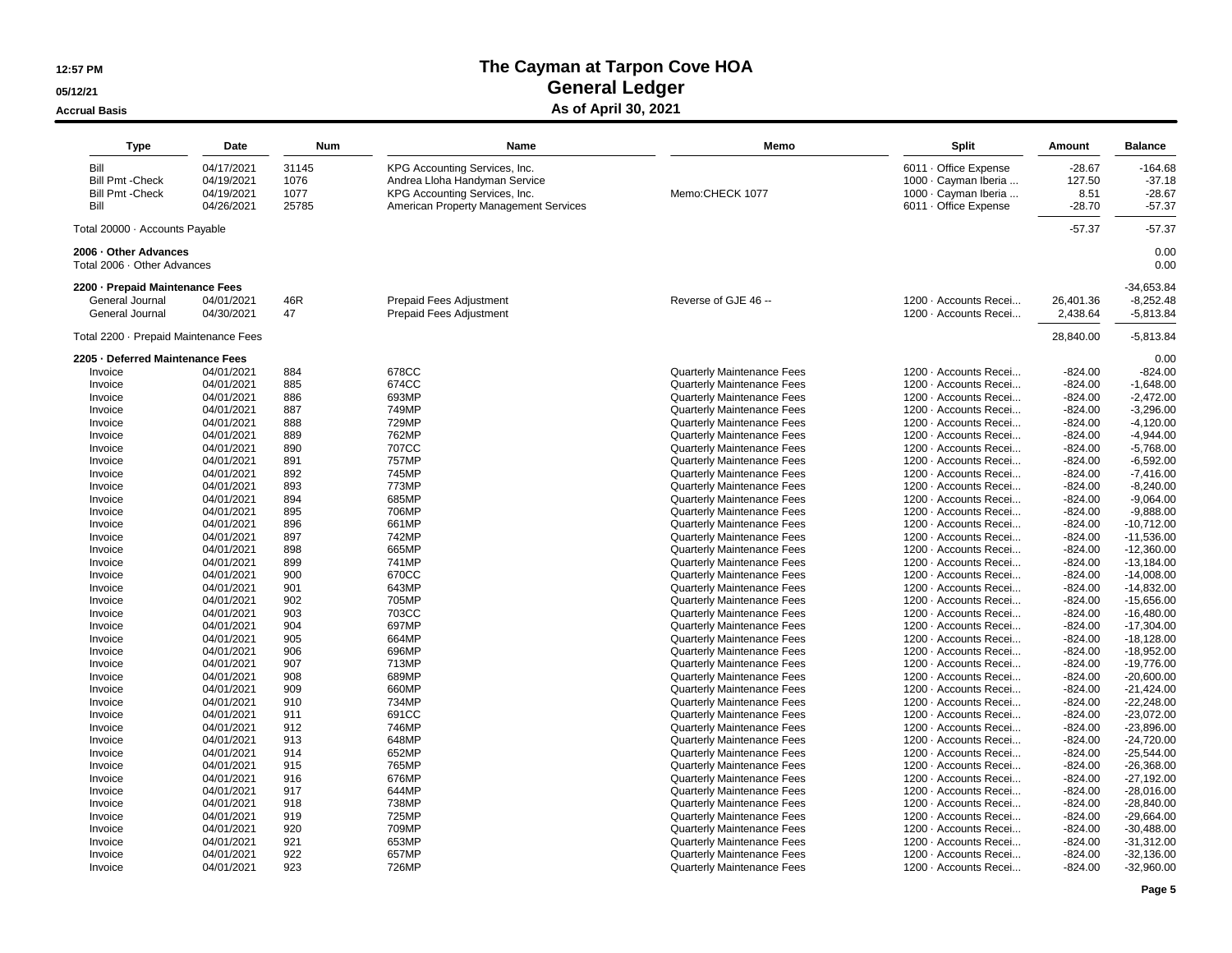**05/12/21**

**Accrual Basis**

| <b>Type</b>                                              | <b>Date</b>              | <b>Num</b> | <b>Name</b>    | Memo                                                     | <b>Split</b>                                   | <b>Amount</b>          | <b>Balance</b>               |
|----------------------------------------------------------|--------------------------|------------|----------------|----------------------------------------------------------|------------------------------------------------|------------------------|------------------------------|
| Invoice                                                  | 04/01/2021               | 924        | 682CC          | <b>Quarterly Maintenance Fees</b>                        | 1200 · Accounts Recei                          | $-824.00$              | $-33,784.00$                 |
| Invoice                                                  | 04/01/2021               | 925        | 669MP          | <b>Quarterly Maintenance Fees</b>                        | 1200 · Accounts Recei                          | $-824.00$              | $-34.608.00$                 |
| Invoice                                                  | 04/01/2021               | 926        | 690CC          | <b>Quarterly Maintenance Fees</b>                        | 1200 · Accounts Recei                          | $-824.00$              | $-35,432.00$                 |
| Invoice                                                  | 04/01/2021               | 927        | 733MP          | <b>Quarterly Maintenance Fees</b>                        | 1200 · Accounts Recei                          | $-824.00$              | $-36,256.00$                 |
| Invoice                                                  | 04/01/2021               | 928        | 721MP          | <b>Quarterly Maintenance Fees</b>                        | 1200 · Accounts Recei                          | $-824.00$              | $-37,080.00$                 |
| Invoice                                                  | 04/01/2021               | 929        | 681MP          | Quarterly Maintenance Fees                               | 1200 · Accounts Recei                          | $-824.00$              | $-37,904.00$                 |
| Invoice                                                  | 04/01/2021               | 930        | 656MP          | <b>Quarterly Maintenance Fees</b>                        | 1200 · Accounts Recei                          | $-824.00$              | $-38.728.00$                 |
| Invoice                                                  | 04/01/2021               | 931        | 761MP          | Quarterly Maintenance Fees                               | 1200 · Accounts Recei                          | $-824.00$              | $-39,552.00$                 |
| Invoice                                                  | 04/01/2021               | 932        | 639MP          | <b>Quarterly Maintenance Fees</b>                        | 1200 · Accounts Recei                          | $-824.00$              | $-40,376.00$                 |
| Invoice                                                  | 04/01/2021               | 933        | 769MP          | Quarterly Maintenance Fees                               | 1200 · Accounts Recei                          | $-824.00$              | $-41,200.00$                 |
| Invoice                                                  | 04/01/2021               | 934        | 699CC          | <b>Quarterly Maintenance Fees</b>                        | 1200 · Accounts Recei                          | $-824.00$              | $-42.024.00$                 |
| Invoice                                                  | 04/01/2021               | 935        | 758MP          | Quarterly Maintenance Fees                               | 1200 · Accounts Recei                          | $-824.00$              | $-42,848.00$                 |
| Invoice                                                  | 04/01/2021               | 936        | 686MP          | <b>Quarterly Maintenance Fees</b>                        | 1200 · Accounts Recei                          | $-824.00$              | $-43,672.00$                 |
| Invoice                                                  | 04/01/2021               | 937        | 686CC          | Quarterly Maintenance Fees                               | 1200 · Accounts Recei                          | $-824.00$              | $-44,496.00$                 |
| Invoice                                                  | 04/01/2021               | 938        | 694CC          | Quarterly Maintenance Fees                               | 1200 · Accounts Recei                          | $-824.00$              | $-45.320.00$                 |
| Invoice                                                  | 04/01/2021               | 939        | 750MP          | Quarterly Maintenance Fees                               | 1200 · Accounts Recei                          | $-824.00$              | $-46, 144.00$                |
| Invoice                                                  | 04/01/2021               | 940        | 701MP          | Quarterly Maintenance Fees                               | 1200 · Accounts Recei                          | $-824.00$              | $-46,968.00$                 |
| Invoice                                                  | 04/01/2021               | 941        | 677MP          | <b>Quarterly Maintenance Fees</b>                        | 1200 · Accounts Recei                          | $-824.00$              | $-47,792.00$                 |
| Invoice                                                  | 04/01/2021               | 942        | 717MP          | <b>Quarterly Maintenance Fees</b>                        | 1200 · Accounts Recei                          | $-824.00$              | $-48,616.00$                 |
| Invoice                                                  | 04/01/2021               | 943        | 754MP          | <b>Quarterly Maintenance Fees</b>                        | 1200 · Accounts Recei                          | $-824.00$              | $-49,440.00$                 |
| Invoice                                                  | 04/01/2021               | 944        | 730MP          | <b>Quarterly Maintenance Fees</b>                        | 1200 · Accounts Recei                          | $-824.00$              | $-50,264.00$                 |
| Invoice                                                  | 04/01/2021               | 945        | 695CC          | <b>Quarterly Maintenance Fees</b>                        | 1200 · Accounts Recei                          | $-824.00$              | $-51.088.00$                 |
| Invoice                                                  | 04/01/2021               | 946        | 668MP          | <b>Quarterly Maintenance Fees</b>                        | 1200 · Accounts Recei                          | $-824.00$              | $-51,912.00$                 |
| Invoice                                                  | 04/01/2021               | 947        | 753MP          | Quarterly Maintenance Fees                               | 1200 · Accounts Recei                          | $-824.00$              | $-52.736.00$                 |
| Invoice                                                  | 04/01/2021               | 948        | 673MP          | <b>Quarterly Maintenance Fees</b>                        | 1200 · Accounts Recei                          | $-824.00$              | $-53,560.00$                 |
| Invoice                                                  | 04/01/2021               | 949        | 698CC          | Quarterly Maintenance Fees                               | 1200 · Accounts Recei                          | $-824.00$              | $-54,384.00$                 |
| Invoice                                                  | 04/01/2021               | 950<br>951 | 647MP          | Quarterly Maintenance Fees                               | 1200 · Accounts Recei                          | $-824.00$              | $-55,208.00$                 |
| Invoice<br>Invoice                                       | 04/01/2021<br>04/01/2021 | 952        | 737MP<br>716MP | Quarterly Maintenance Fees<br>Quarterly Maintenance Fees | 1200 · Accounts Recei<br>1200 · Accounts Recei | $-824.00$<br>$-824.00$ | $-56,032.00$<br>$-56,856.00$ |
| General Journal                                          | 04/01/2021               | 45         |                |                                                          | 4000 · Maintenance/R                           | 56,856.00              | 0.00                         |
|                                                          |                          |            |                |                                                          |                                                |                        |                              |
| Total 2205 · Deferred Maintenance Fees                   |                          |            |                |                                                          |                                                | 0.00                   | 0.00                         |
| <b>Clearing Account</b><br><b>Total Clearing Account</b> |                          |            |                |                                                          |                                                |                        | 0.00<br>0.00                 |
| <b>RESERVES</b>                                          |                          |            |                |                                                          |                                                |                        | $-84,026.74$                 |
| 3001 - Carport                                           |                          |            |                |                                                          |                                                |                        | 0.00                         |
| Total 3001 · Carport                                     |                          |            |                |                                                          |                                                |                        | 0.00                         |
| 3002 - Painting Reserve                                  |                          |            |                |                                                          |                                                |                        | $-61,665.58$                 |
| General Journal                                          | 04/30/2021               | 39         |                |                                                          | 9005 · Transfer to Res                         | $-2,967.00$            | $-64,632.58$                 |
| Total 3002 · Painting Reserve                            |                          |            |                |                                                          |                                                | $-2,967.00$            | -64,632.58                   |
| 3003 - Roof Cleaning Reserve<br>General Journal          | 04/30/2021               | 39         |                |                                                          | 9005 · Transfer to Res                         | $-2,136.75$            | $-6,290.00$<br>$-8,426.75$   |
| Total 3003 · Roof Cleaning Reserve                       |                          |            |                |                                                          |                                                | $-2,136.75$            | $-8,426.75$                  |
| 3005 - Gutter/Fascia Cleaning<br>General Journal         | 04/30/2021               | 39         |                |                                                          | 9005 · Transfer to Res                         | $-309.00$              | $-309.00$<br>$-618.00$       |
| Total 3005 · Gutter/Fascia Cleaning                      |                          |            |                |                                                          |                                                | $-309.00$              | $-618.00$                    |
| 3006 - Mailbox Expense<br>General Journal                | 04/30/2021               | 39         |                |                                                          | 9005 · Transfer to Res                         | $-732.00$              | $-7,253.78$<br>$-7,985.78$   |
|                                                          |                          |            |                |                                                          |                                                |                        |                              |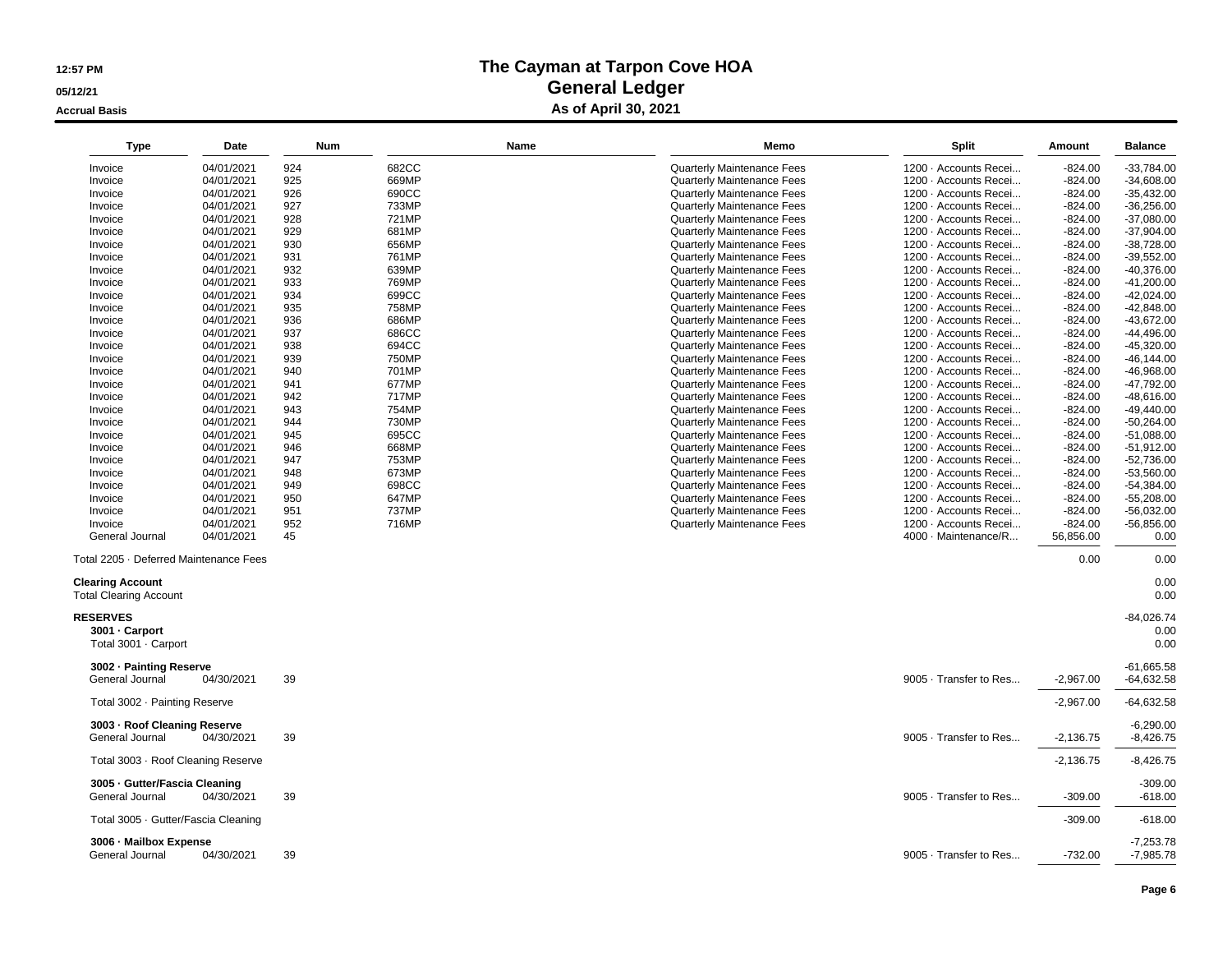**05/12/21**

**Accrual Basis**

| <b>Type</b>                                                                  | Date                     | Num        |                | Name | Memo                                                                   | <b>Split</b>                                   | Amount               | <b>Balance</b>                              |
|------------------------------------------------------------------------------|--------------------------|------------|----------------|------|------------------------------------------------------------------------|------------------------------------------------|----------------------|---------------------------------------------|
| Total 3006 · Mailbox Expense                                                 |                          |            |                |      |                                                                        |                                                | $-732.00$            | $-7,985.78$                                 |
| 3007 - Special Assessment<br>Total 3007 · Special Assessment                 |                          |            |                |      |                                                                        |                                                |                      | 0.00<br>0.00                                |
| 3008 - Driveway/Sidewalk Cleaning<br>Total 3008 · Driveway/Sidewalk Cleaning |                          |            |                |      |                                                                        |                                                |                      | $-7,661.45$<br>$-7,661.45$                  |
| 3009 - Unallocated Reserve Interest<br>Deposit                               | 04/30/2021               |            |                |      | Interest                                                               | 1100 · Cayman Iberia                           | $-11.09$             | $-846.93$<br>$-858.02$                      |
| Total 3009 · Unallocated Reserve Interest                                    |                          |            |                |      |                                                                        |                                                | $-11.09$             | $-858.02$                                   |
| <b>RESERVES - Other</b><br>Total RESERVES - Other                            |                          |            |                |      |                                                                        |                                                |                      | 0.00<br>0.00                                |
| <b>Total RESERVES</b>                                                        |                          |            |                |      |                                                                        |                                                | $-6, 155.84$         | $-90, 182.58$                               |
| 30000 · Opening Balance Equity<br>Total 30000 · Opening Balance Equity       |                          |            |                |      |                                                                        |                                                |                      | 0.00<br>0.00                                |
| 30100 · Capital Stock<br>Total 30100 · Capital Stock                         |                          |            |                |      |                                                                        |                                                |                      | 0.00<br>0.00                                |
| 30200 - Dividends Paid<br>Total 30200 · Dividends Paid                       |                          |            |                |      |                                                                        |                                                |                      | 0.00<br>0.00                                |
| 32000 - Retained Earnings<br>Total 32000 · Retained Earnings                 |                          |            |                |      |                                                                        |                                                |                      | $-59,130.83$<br>$-59,130.83$                |
| <b>INCOME</b><br>4000 - Maintenance/Reserve Fees<br>General Journal          | 04/01/2021               | 45         |                |      |                                                                        | -SPLIT-                                        | $-7,510.75$          | $-57,354.79$<br>$-7,510.75$<br>$-15,021.50$ |
| Total 4000 · Maintenance/Reserve Fees                                        |                          |            |                |      |                                                                        |                                                | $-7,510.75$          | $-15,021.50$                                |
| 4050 · Master Association Fees<br>General Journal                            | 04/01/2021               | 45         |                |      |                                                                        | 4000 · Maintenance/R                           | $-49,345.25$         | $-49,345.25$<br>$-98,690.50$                |
| Total 4050 · Master Association Fees                                         |                          |            |                |      |                                                                        |                                                | $-49,345.25$         | $-98,690.50$                                |
| 4060 · Working Capital Fees<br>Invoice                                       | 04/28/2021               | 956        | 765MP          |      | <b>Capital Contribution</b>                                            | 1200 · Accounts Recei                          | $-145.00$            | 0.00<br>$-145.00$                           |
| Total 4060 · Working Capital Fees                                            |                          |            |                |      |                                                                        |                                                | $-145.00$            | $-145.00$                                   |
| 4075 - Rental Application Fees<br>Total 4075 · Rental Application Fees       |                          |            |                |      |                                                                        |                                                |                      | $-200.00$<br>$-200.00$                      |
| 4080 · Sales Application Fees<br>Total 4080 · Sales Application Fees         |                          |            |                |      |                                                                        |                                                |                      | 0.00<br>0.00                                |
| 4081 - Use of Surplus Funds<br>Total 4081 · Use of Surplus Funds             |                          |            |                |      |                                                                        |                                                |                      | 0.00<br>0.00                                |
| 4099 - Late Fees<br>Invoice<br>Invoice                                       | 04/15/2021<br>04/15/2021 | 954<br>955 | 697MP<br>701MP |      | Late fee for Past Due Assessments<br>Late fee for Past Due Assessments | 1200 · Accounts Recei<br>1200 · Accounts Recei | $-37.36$<br>$-37.36$ | $-298.79$<br>$-336.15$<br>$-373.51$         |
|                                                                              |                          |            |                |      |                                                                        |                                                |                      |                                             |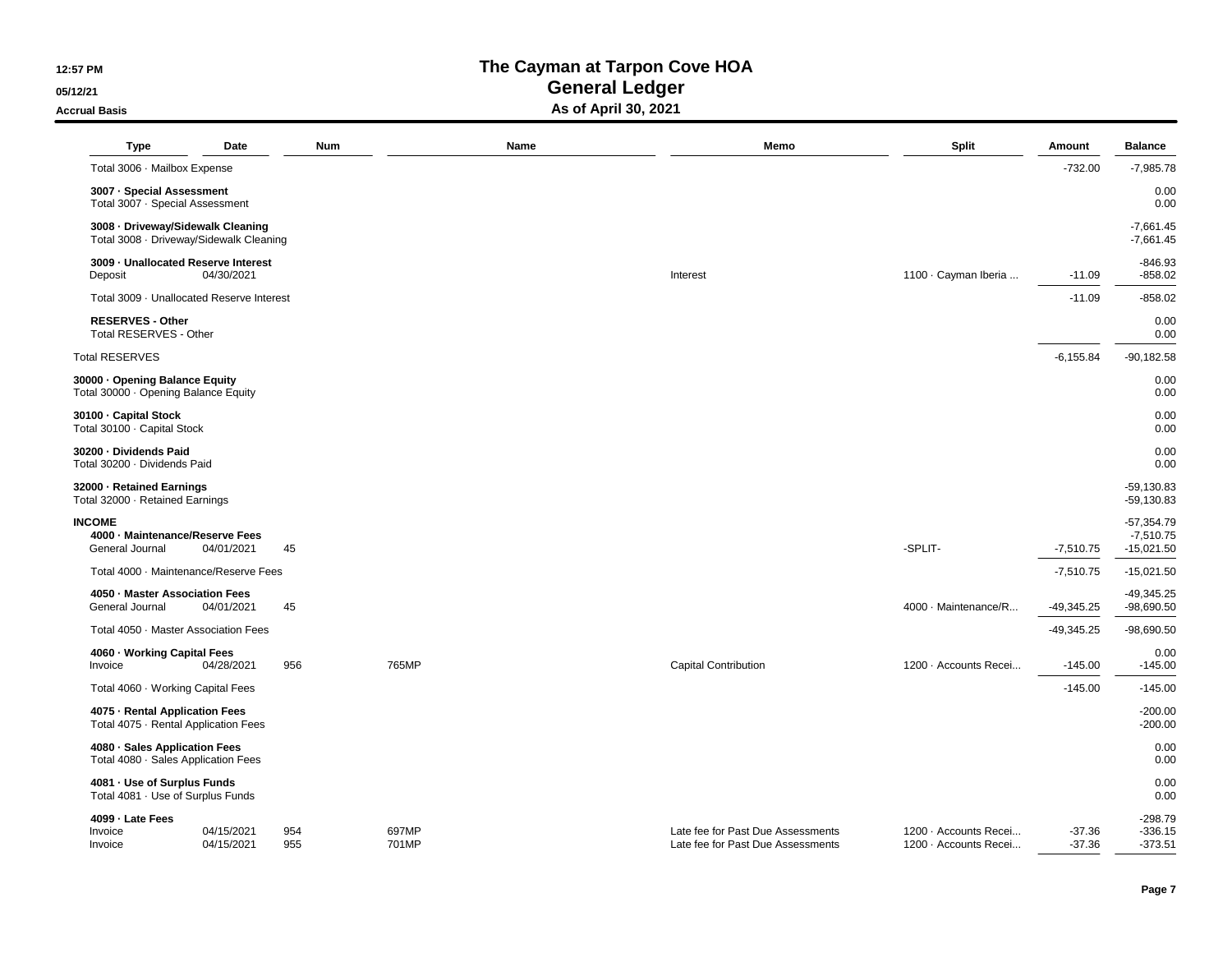**05/12/21**

**Accrual Basis**

| <b>Type</b>                                                                      | Date                                   | Num                     | Name                                                                                                    | Memo                                                                               | <b>Split</b>                                                         | Amount                 | <b>Balance</b>                    |
|----------------------------------------------------------------------------------|----------------------------------------|-------------------------|---------------------------------------------------------------------------------------------------------|------------------------------------------------------------------------------------|----------------------------------------------------------------------|------------------------|-----------------------------------|
| Total 4099 · Late Fees                                                           |                                        |                         |                                                                                                         |                                                                                    |                                                                      | $-74.72$               | $-373.51$                         |
| 4100 · Violation Charge<br>Total 4100 · Violation Charge                         |                                        |                         |                                                                                                         |                                                                                    |                                                                      |                        | 0.00<br>0.00                      |
| <b>INCOME - Other</b><br>Total INCOME - Other                                    |                                        |                         |                                                                                                         |                                                                                    |                                                                      |                        | 0.00<br>0.00                      |
| <b>Total INCOME</b>                                                              |                                        |                         |                                                                                                         |                                                                                    |                                                                      | $-57,075.72$           | $-114,430.51$                     |
| 50000 - Cost of Goods Sold<br>Total 50000 · Cost of Goods Sold                   |                                        |                         |                                                                                                         |                                                                                    |                                                                      |                        | 0.00<br>0.00                      |
| <b>ADMINISTRATIVE</b><br>$6005 -$ Legal<br>Total 6005 · Legal                    |                                        |                         |                                                                                                         |                                                                                    |                                                                      |                        | 447.18<br>0.00<br>0.00            |
| 6007 - Division Filing Fees<br>Total 6007 · Division Filing Fees                 |                                        |                         |                                                                                                         |                                                                                    |                                                                      |                        | 0.00<br>0.00                      |
| 6009 · Auditing/Accounting Fees<br>Total 6009 · Auditing/Accounting Fees         |                                        |                         |                                                                                                         |                                                                                    |                                                                      |                        | 250.00<br>250.00                  |
| 6011 - Office Expense<br>Bill<br>Bill<br>Bill                                    | 04/01/2021<br>04/17/2021<br>04/26/2021 | 31135<br>31145<br>25785 | KPG Accounting Services, Inc.<br>KPG Accounting Services, Inc.<br>American Property Management Services | office supplies - March<br>office supplies - QTR billing<br>office expenses -april | 20000 · Accounts Pay<br>20000 · Accounts Pay<br>20000 · Accounts Pay | 8.51<br>28.67<br>28.70 | 47.18<br>55.69<br>84.36<br>113.06 |
| Total 6011 · Office Expense                                                      |                                        |                         |                                                                                                         |                                                                                    |                                                                      | 65.88                  | 113.06                            |
| 6013 - Website Expense<br>Total 6013 · Website Expense                           |                                        |                         |                                                                                                         |                                                                                    |                                                                      |                        | 150.00<br>150.00                  |
| 6015 - Insurance<br>Total 6015 · Insurance                                       |                                        |                         |                                                                                                         |                                                                                    |                                                                      |                        | 0.00<br>0.00                      |
| 6017 - Flood Insurance<br>Total 6017 · Flood Insurance                           |                                        |                         |                                                                                                         |                                                                                    |                                                                      |                        | 0.00<br>0.00                      |
| 6019 - Contingency<br>Total 6019 · Contingency                                   |                                        |                         |                                                                                                         |                                                                                    |                                                                      |                        | 0.00<br>0.00                      |
| 6020 · Other Taxes Licenses Permits<br>Total 6020 · Other Taxes Licenses Permits |                                        |                         |                                                                                                         |                                                                                    |                                                                      |                        | 0.00<br>0.00                      |
| 6021 · Taxes and Preparation<br>Total 6021 · Taxes and Preparation               |                                        |                         |                                                                                                         |                                                                                    |                                                                      |                        | 0.00<br>0.00                      |
| <b>ADMINISTRATIVE - Other</b><br>Total ADMINISTRATIVE - Other                    |                                        |                         |                                                                                                         |                                                                                    |                                                                      |                        | 0.00<br>0.00                      |
| <b>Total ADMINISTRATIVE</b>                                                      |                                        |                         |                                                                                                         |                                                                                    |                                                                      | 65.88                  | 513.06                            |
| <b>MAINTENANCE</b><br>6201 - General Maintenance<br>Bill                         | 04/13/2021                             | AL167                   | Andrea Lloha Handyman Service                                                                           | mailbox 754 MSP                                                                    | 20000 · Accounts Pay                                                 | 127.50                 | 3,590.00<br>90.00<br>217.50       |
| Total 6201 · General Maintenance                                                 |                                        |                         |                                                                                                         |                                                                                    |                                                                      | 127.50                 | 217.50                            |
| 6202 - Fire Alarm/Extinguisher                                                   |                                        |                         |                                                                                                         |                                                                                    |                                                                      |                        | 0.00                              |
|                                                                                  |                                        |                         |                                                                                                         |                                                                                    |                                                                      |                        | Page 8                            |